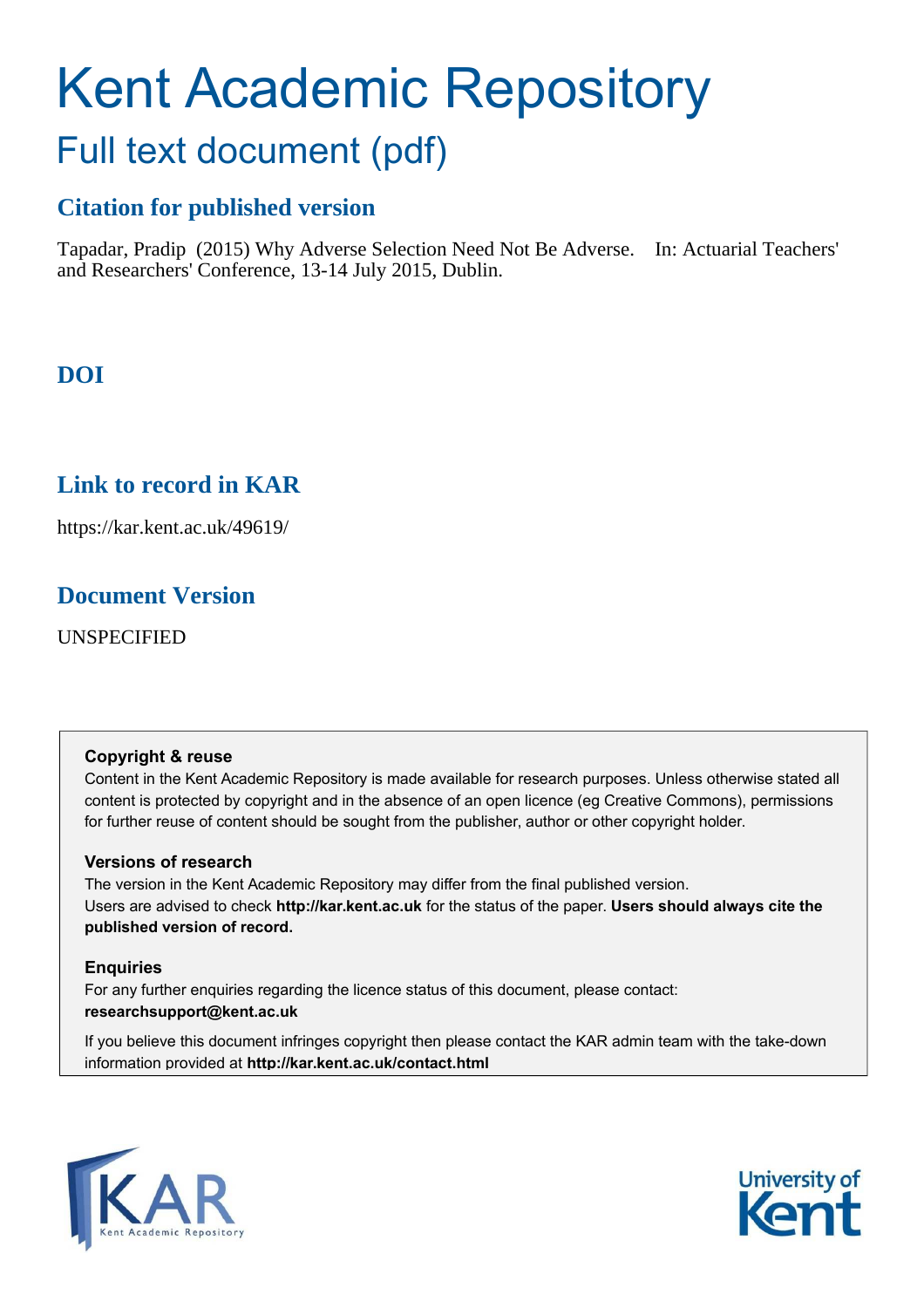## <span id="page-1-0"></span>Why Adverse Selection Need Not Be Adverse

#### Pradip Tapadar

University of Kent, Canterbury, CT2 7NF, UK P.Tapadar@kent.ac.uk

#### Actuarial Teachers' and Researchers' Conference, July 2015

Acknowledgement: Institute and Faculty of Actuaries, UK, has provided a grant to partially support my attendance at this colloquium.

P Tapadar (University of Kent) [Why Adverse Selection Need Not Be Adverse](#page-31-0) **ATRC, July 2015** 1/32

 $\Omega$ 

イロト イ押 トイラト イラト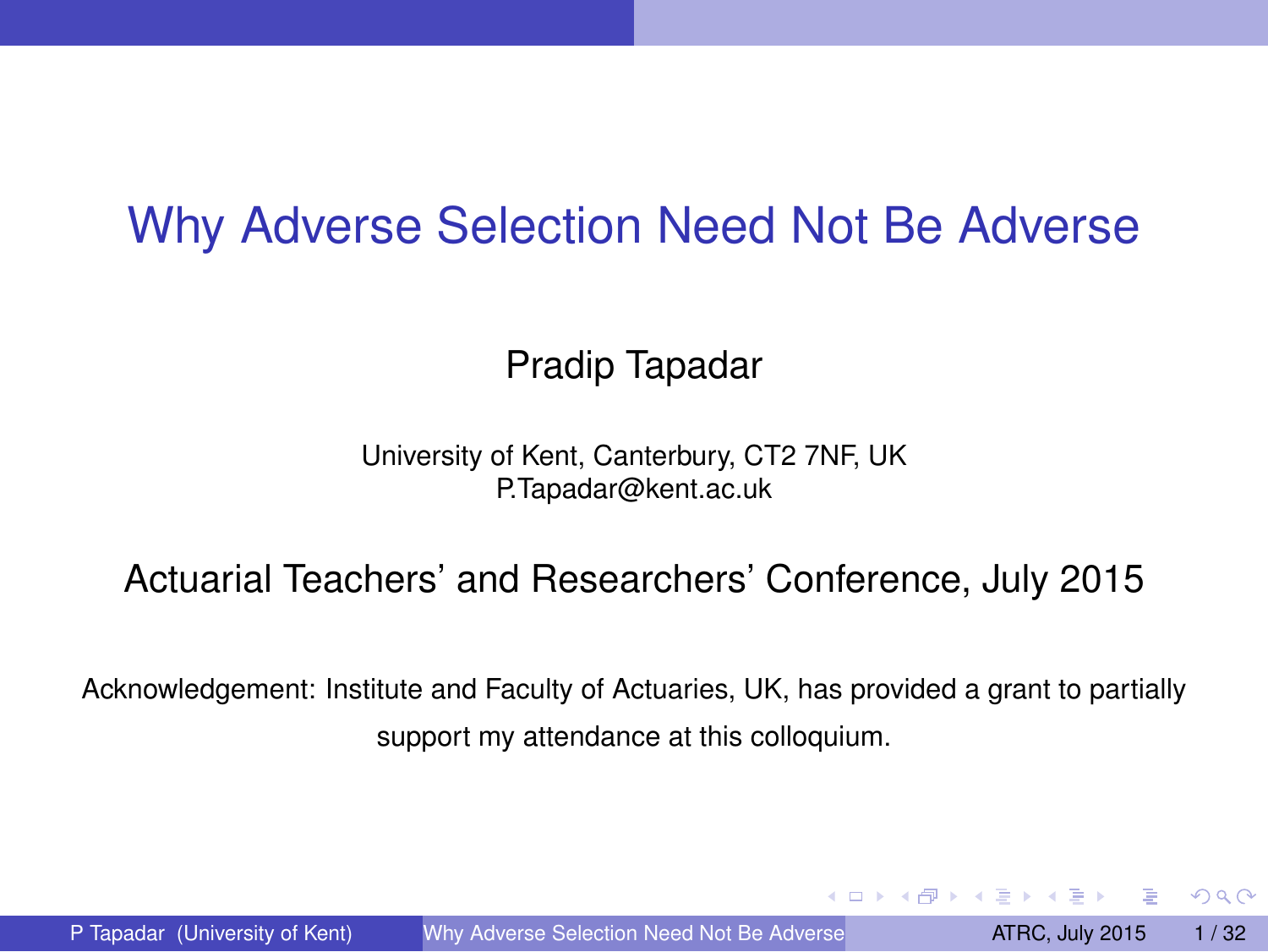## <span id="page-2-0"></span>**Contents**



- [Why do people buy insurance?](#page-5-0)
- [What drives demand for insurance?](#page-11-0)
- [How much of population losses is compensated by insurance?](#page-17-0)
- [Which regime is most beneficial to society?](#page-27-0)

**[Conclusions](#page-29-0)** 

 $\Omega$ 

4 17 18

 $\overline{AB}$  $\sim$ The South The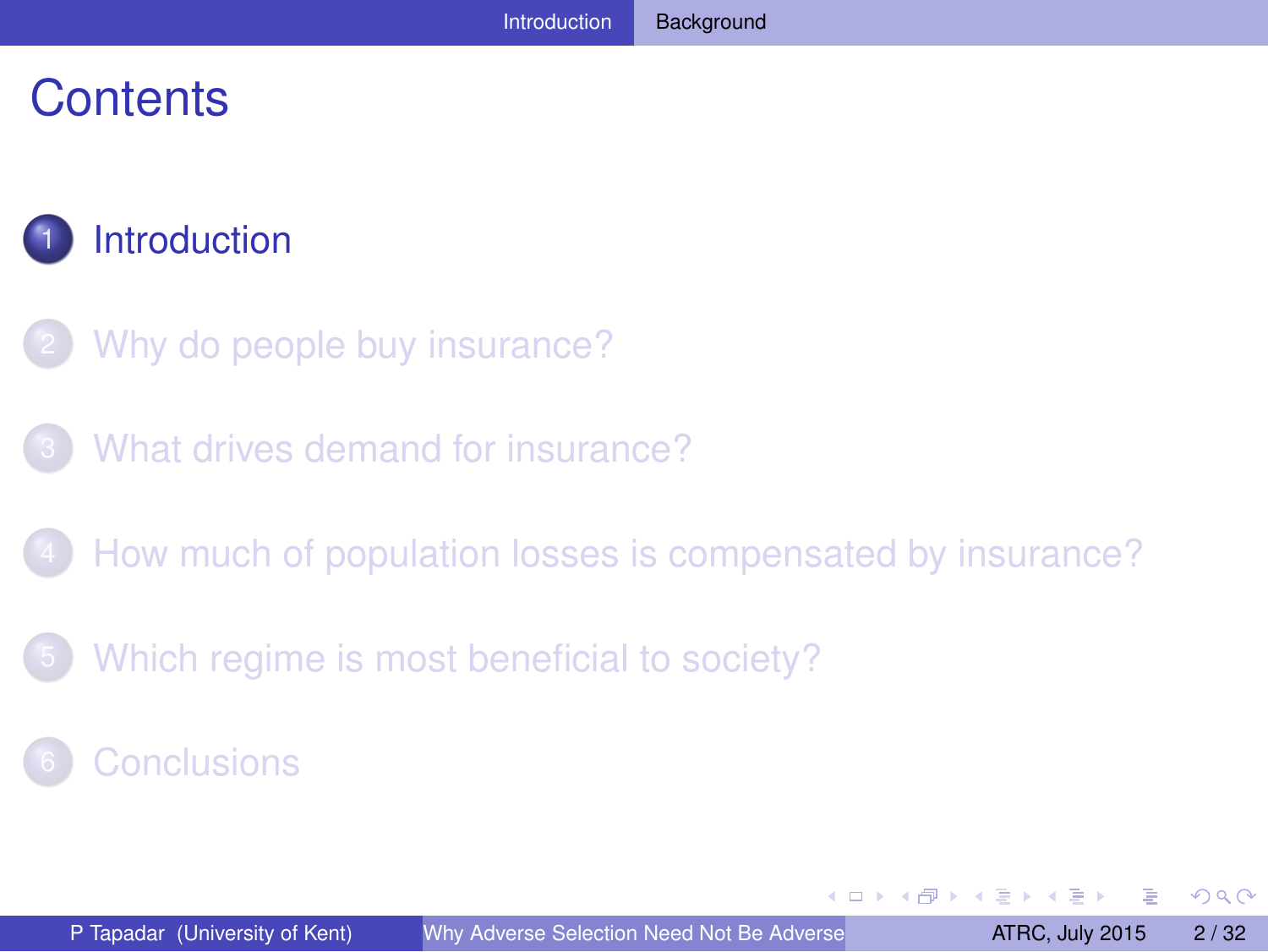## <span id="page-3-0"></span>**Background**

#### What is adverse selection?

No commonly accepted standard definition of *adverse selection*.

#### Definition (Actuarial perspective)

Insurer faces **loss** due to risk not factored in at the time of sale due to **asymmetric information** between the insurer and the insured.

#### Definition (Economic perspective)

An individual's **demand for insurance** (the propensity to buy insurance and the quantity purchased) is **positively correlated** with the individual's **risk of loss** (higher risks buy more insurance).

#### Question:

Why is this a **bad outcome** and **for whom**?

P Tapadar (University of Kent) [Why Adverse Selection Need Not Be Adverse](#page-0-0) **ATRC, July 2015** 3/32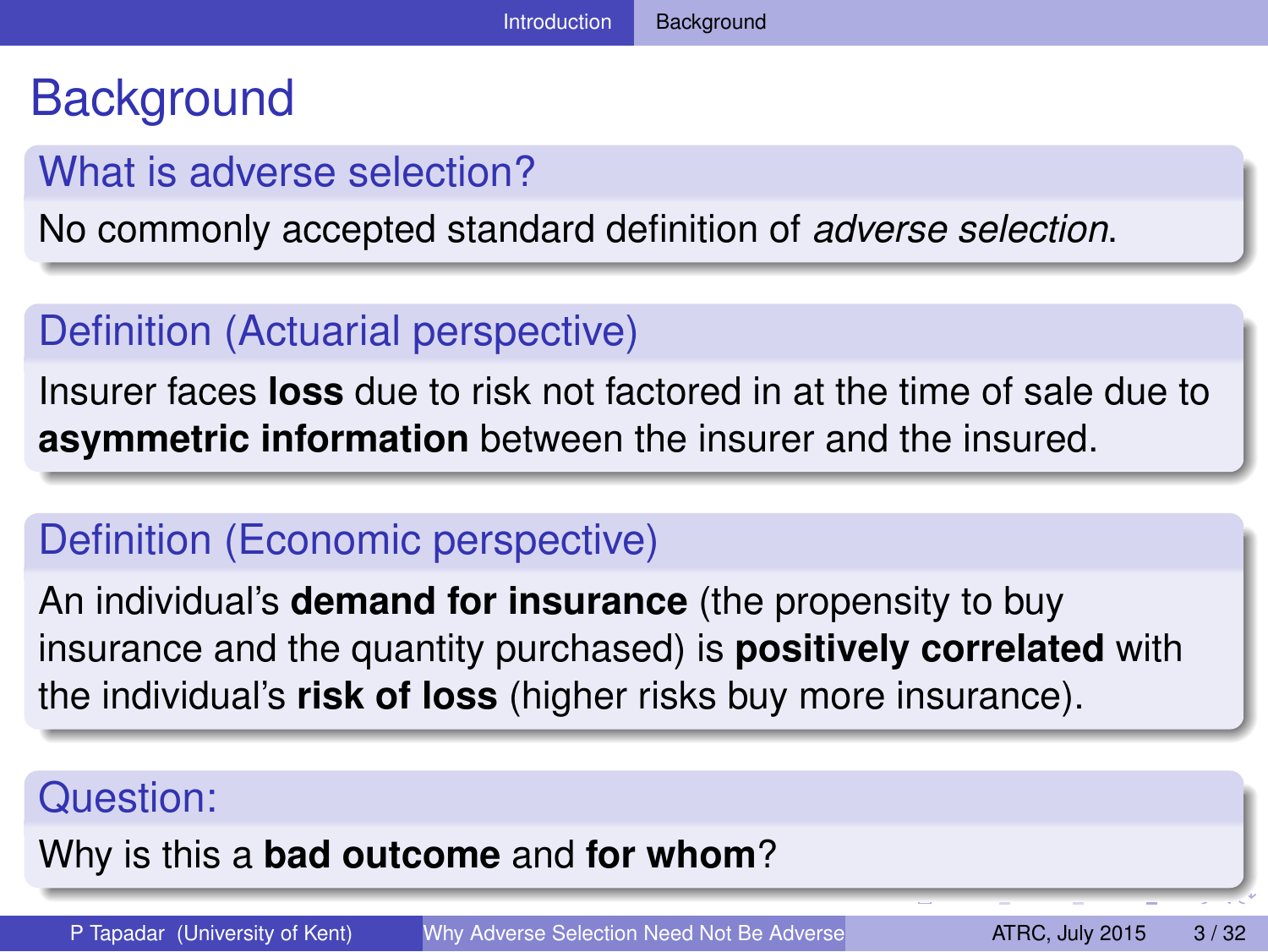## <span id="page-4-0"></span>**Background**

#### Arguments against adverse selection:

If insurers cannot charge **risk-differentiated** premiums, then:

- **•** higher risks buy more insurance, lower risks buy less insurance,
- **•** raising the **pooled** price of insurance,
- lowering the demand for insurance,

usually portrayed as a bad outcome, both for **insurers** and for **society**.

#### In practice:

Policymakers often see merit in restricting insurance risk classification

- EU ban on using gender in insurance underwriting.
- Moratoria on the use of genetic test results in underwriting.

#### Question:

#### How can we reconcile theory with practice?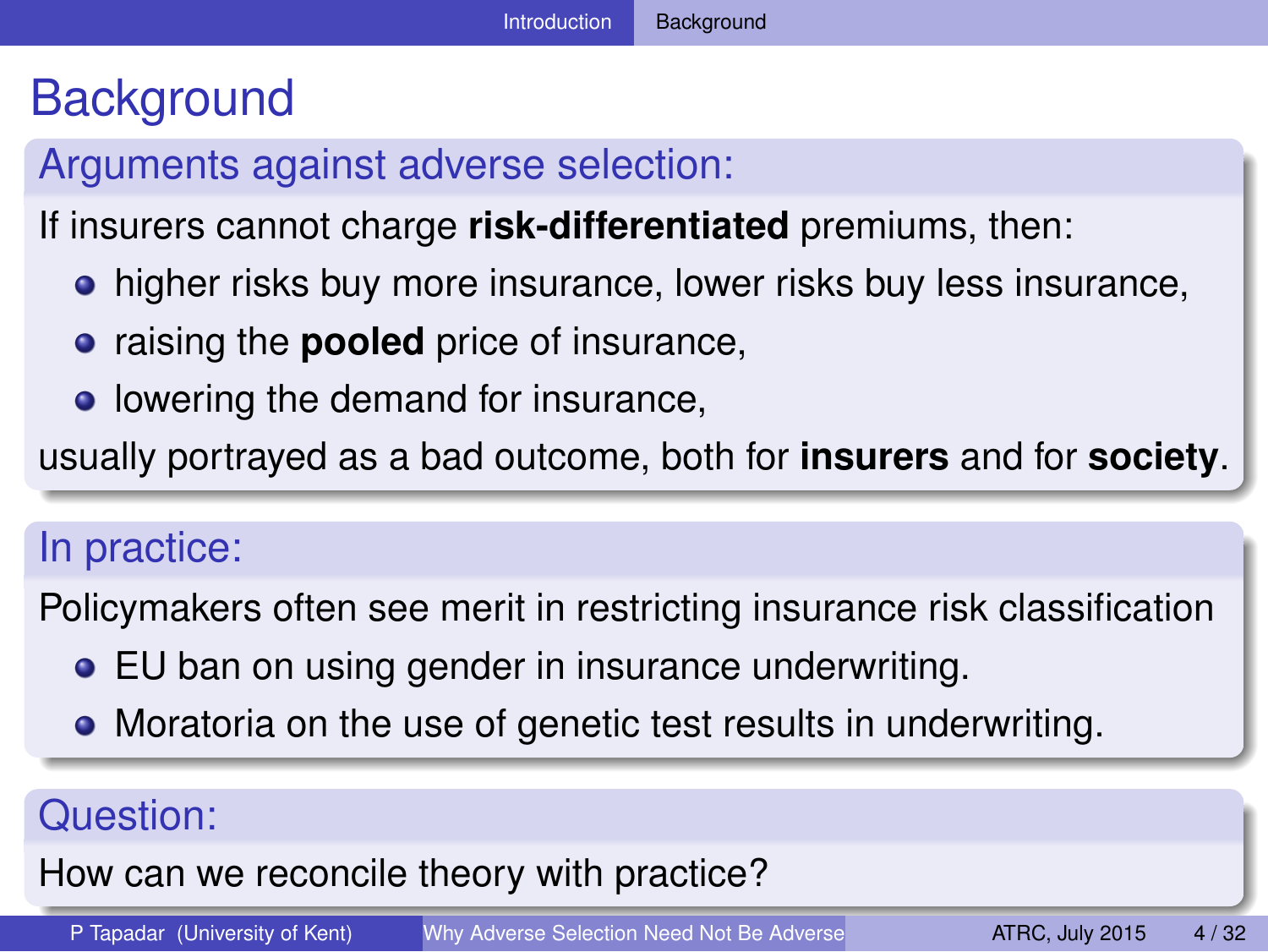## <span id="page-5-0"></span>Agenda

#### We ask:

- **Why** do people buy insurance?
- **What** drives demand for insurance?
- **How much** of population losses is compensated by insurance (with and without risk classification)?
- **Which** regime is most beneficial to society?

#### We find:

**Social welfare** is maximised by maximising **loss coverage**.

#### Definition (Loss coverage)

**Expected population losses compensated by insurance.**

 $\Omega$ 

イロト イ押ト イヨト イヨ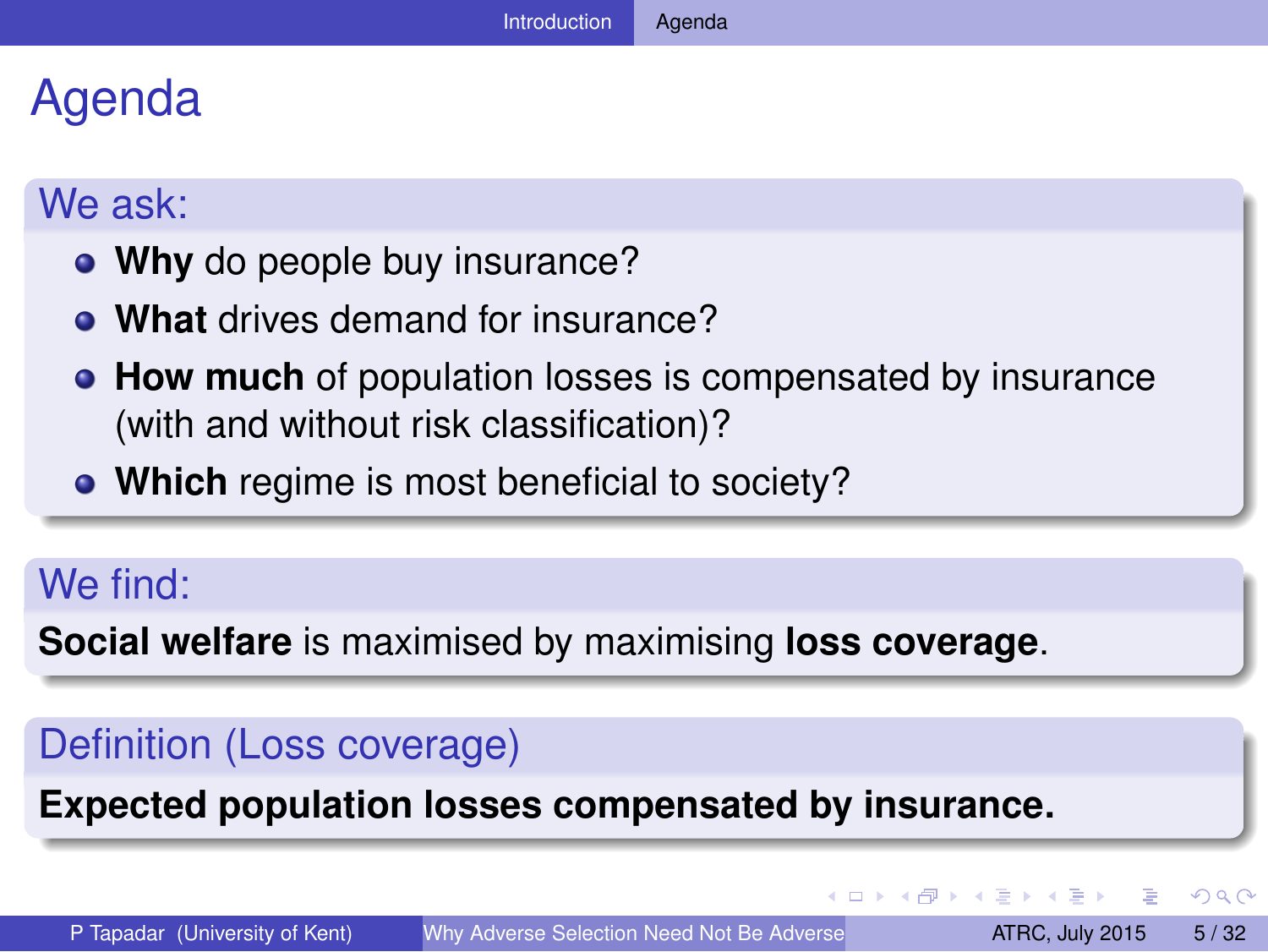## <span id="page-6-0"></span>**Contents**

## **[Introduction](#page-1-0)**

- [Why do people buy insurance?](#page-5-0)
- [What drives demand for insurance?](#page-11-0)
- [How much of population losses is compensated by insurance?](#page-17-0)
- [Which regime is most beneficial to society?](#page-27-0)

#### **[Conclusions](#page-29-0)**

 $\Omega$ 

All in

**All The South The**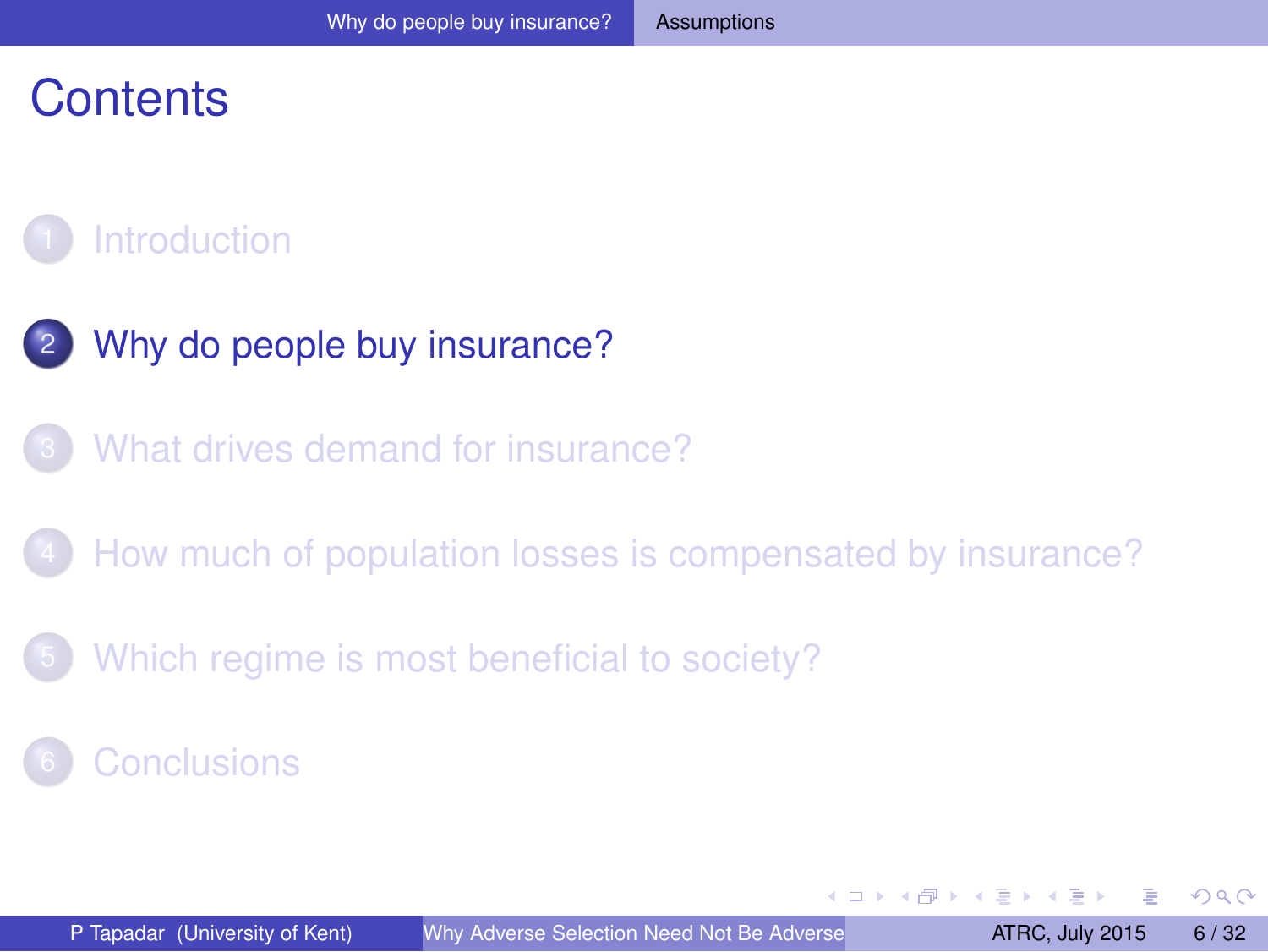## <span id="page-7-0"></span>Why do people buy insurance?

### **Assumptions**

Consider an individual with

- an initial wealth *W*,
- exposed to the risk of loss *L*
- with probability  $\mu$ ,
- utility of wealth  $U(w)$ , with  $U'(w) > 0$  and  $U''(w) < 0$ ,
- an opportunity to insure at premium rate  $\pi$ .

 $\Omega$ 

 $\left\{ \left| \mathbf{a} \right| \right\}$  , and  $\left| \mathbf{a} \right|$  , and  $\left| \mathbf{a} \right|$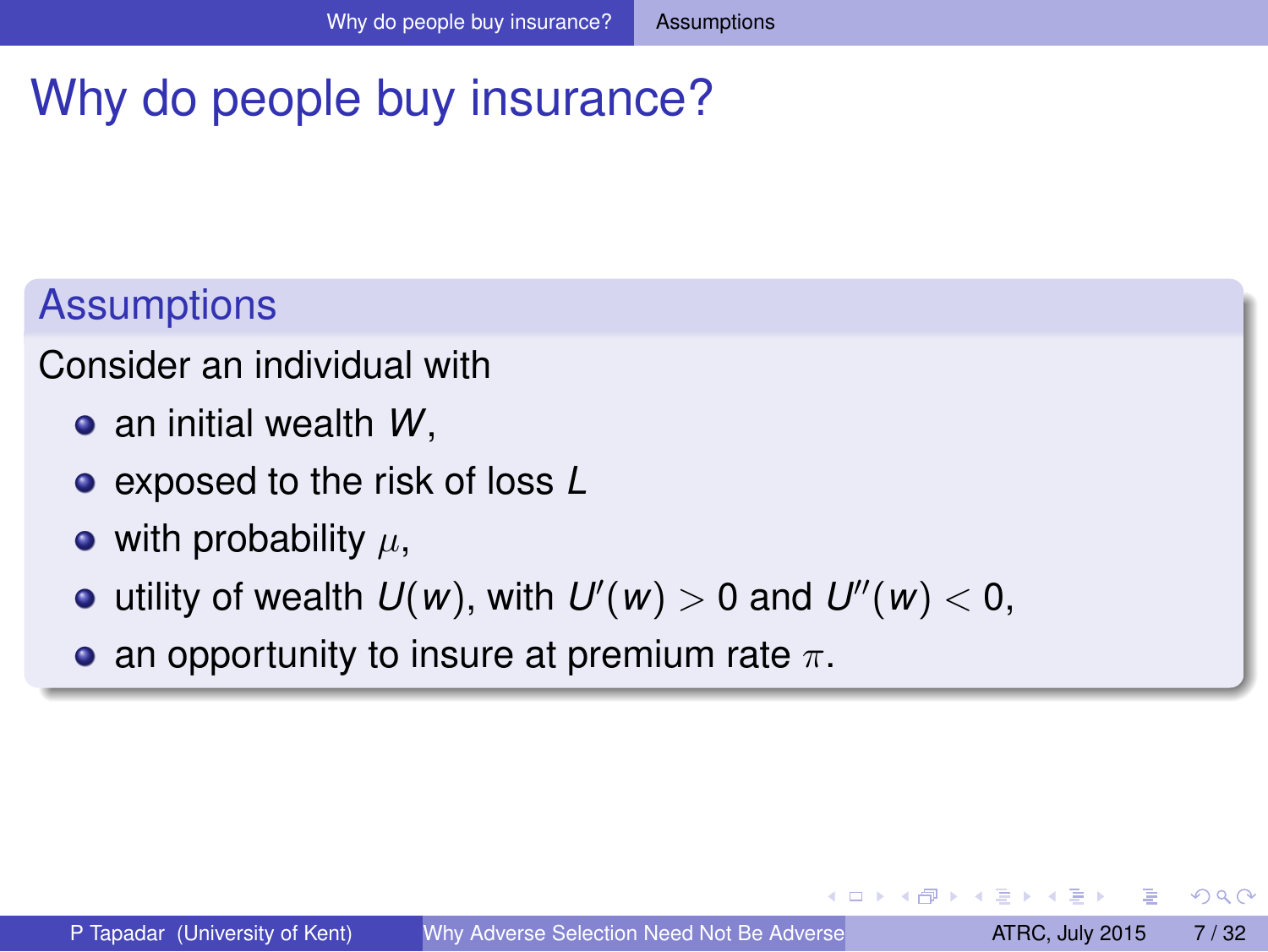$299$ 

## <span id="page-8-0"></span>Utility of wealth

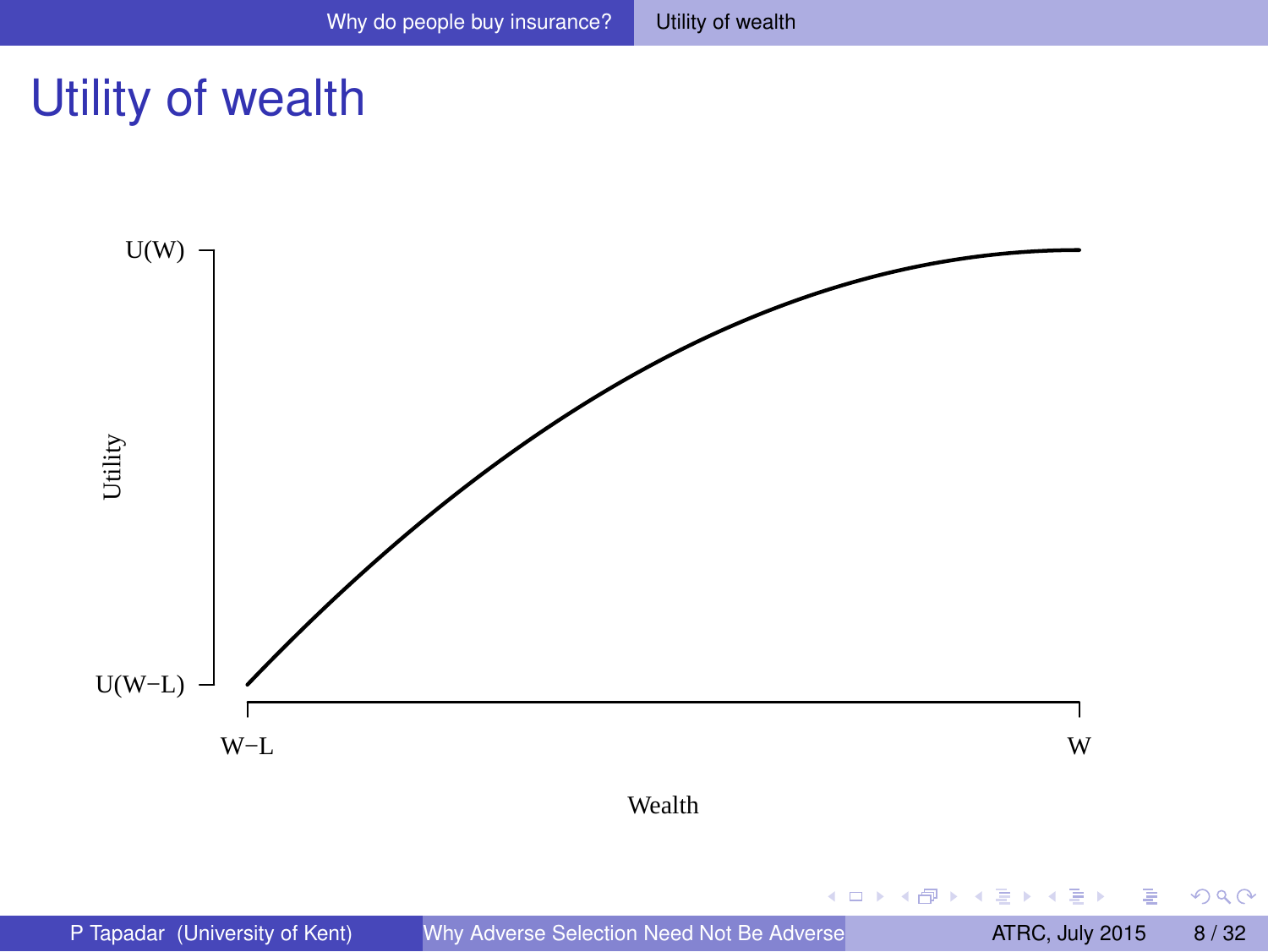## <span id="page-9-0"></span>Expected utility: Without insurance

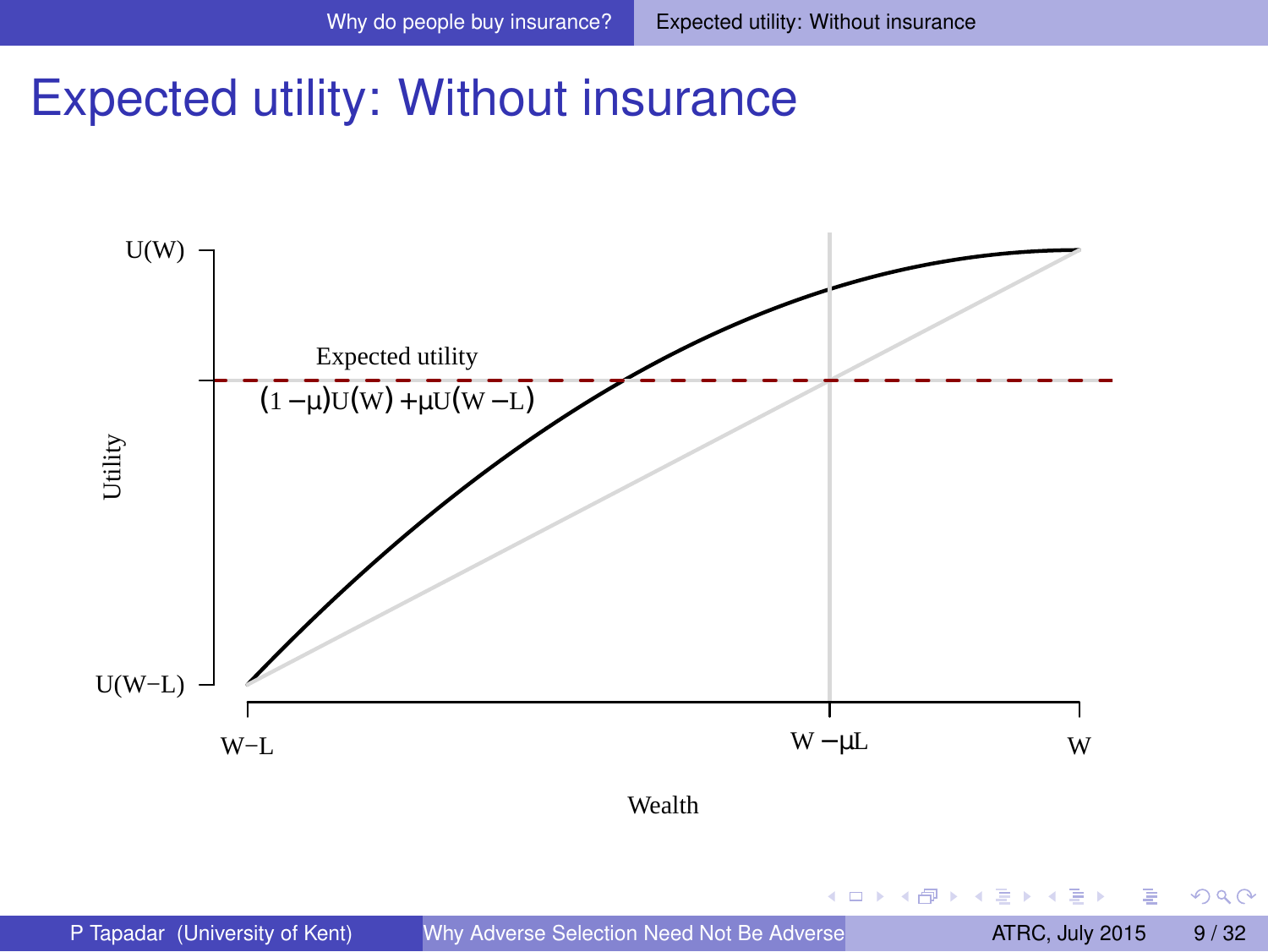## <span id="page-10-0"></span>Expected utility: Insured at fair actuarial premium

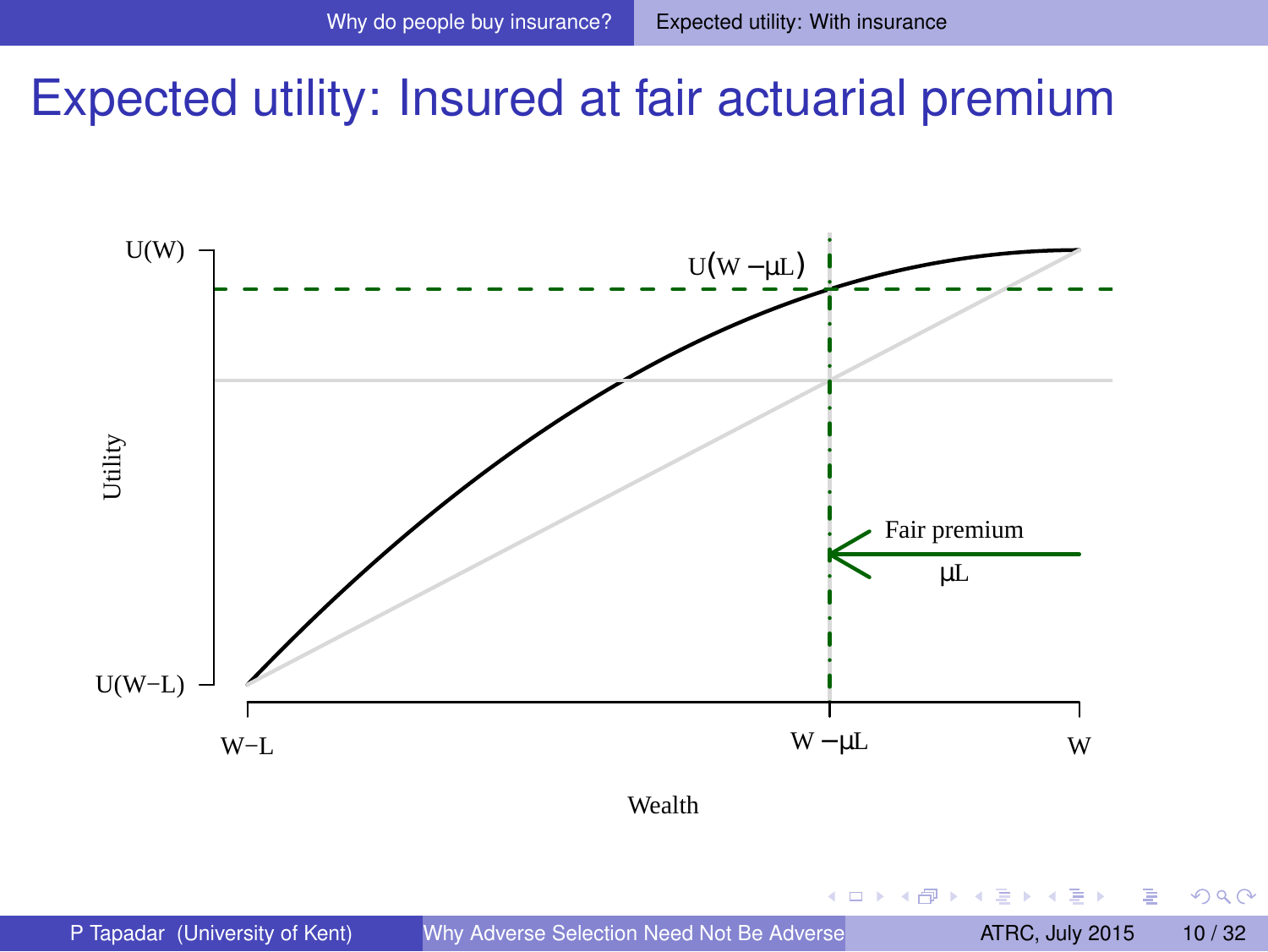## <span id="page-11-0"></span>Maximum premium tolerated: π*<sup>c</sup>*

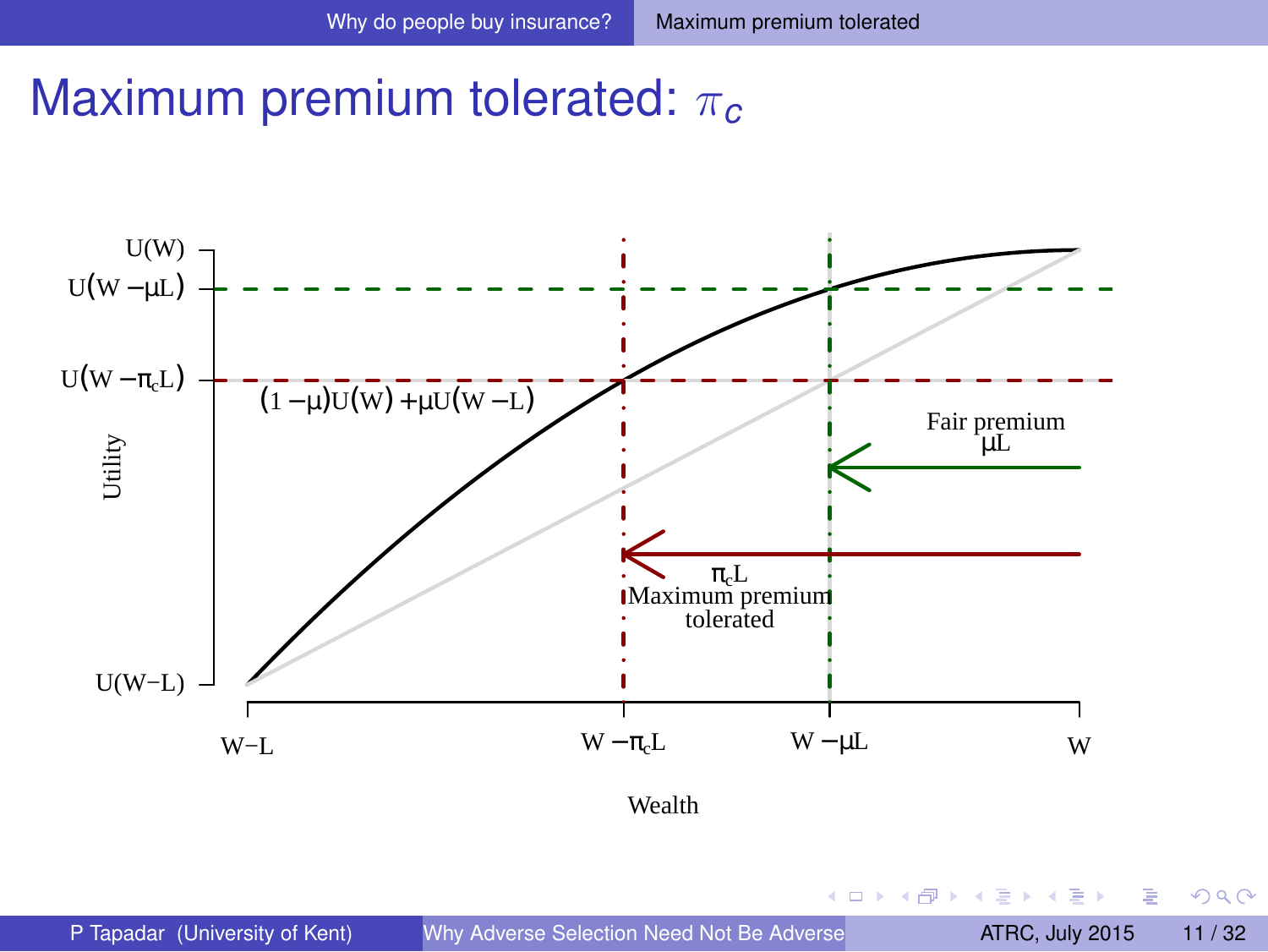## <span id="page-12-0"></span>**Contents**



- [Why do people buy insurance?](#page-5-0)
- [What drives demand for insurance?](#page-11-0)
- [How much of population losses is compensated by insurance?](#page-17-0)
- [Which regime is most beneficial to society?](#page-27-0)

**[Conclusions](#page-29-0)** 

 $\Omega$ 

4.000.00

 $\overline{AB}$ 

化重压 化重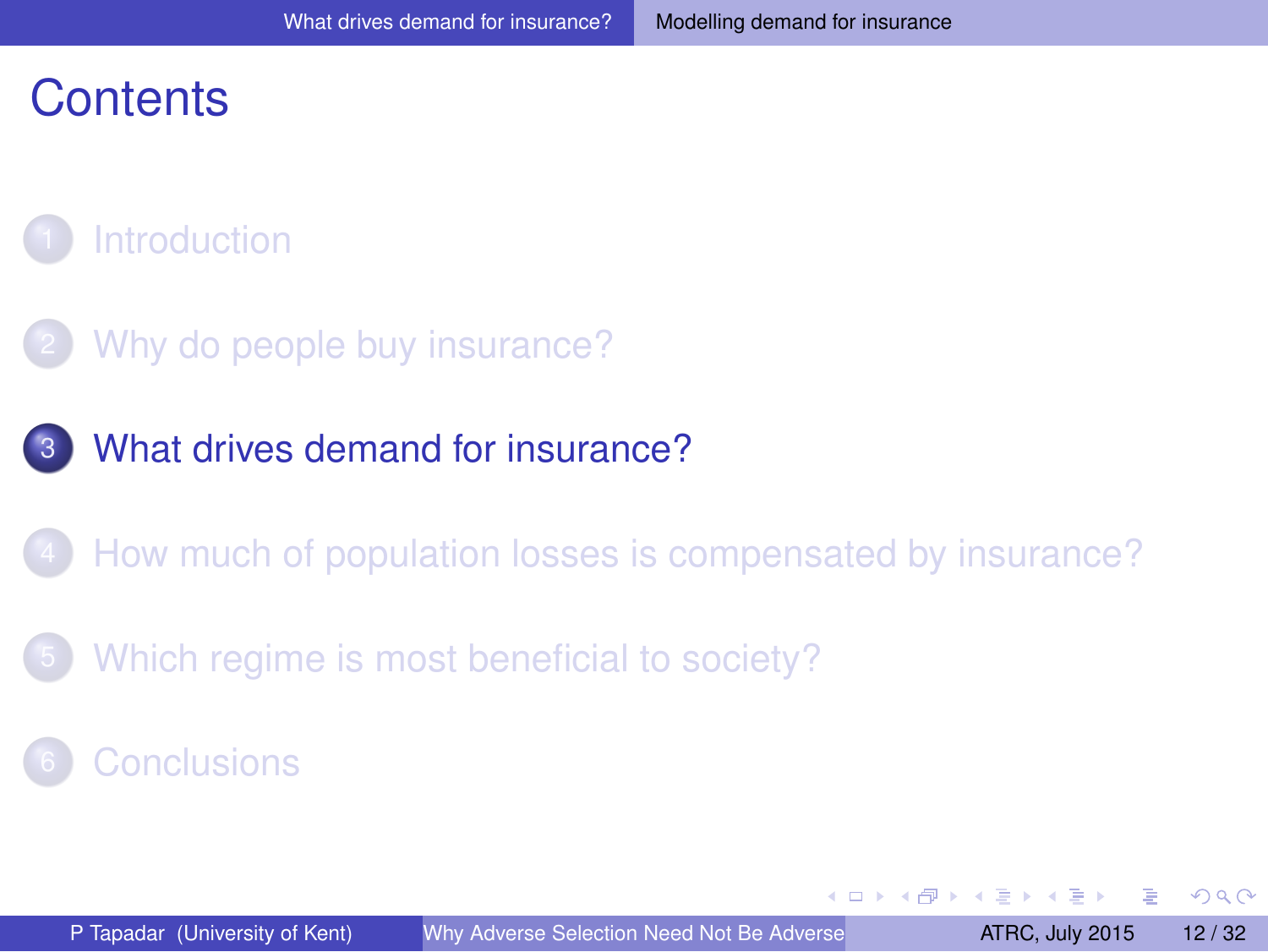## <span id="page-13-0"></span>Modelling demand for insurance

#### Simplest model:

If everybody has exactly the same W, L,  $\mu$  and  $U(\cdot)$ , then:

- All will buy insurance if  $\pi < \pi_c$ ;
- None will buy insurance if  $\pi > \pi_c$ .

**Reality:** Not all will buy insurance even at fair premium. **Why?**

#### Heterogeneity:

Heterogeneity can arise for many reasons. Here we focus on perception of risk.

#### Perception of risk:

Suppose for a group of individuals (all else being equal):

- the underlying risk of loss is a constant  $\mu^*$ , but
- **•** perception of risk is a random variable  $\mu \sim F$ [.](#page-13-0)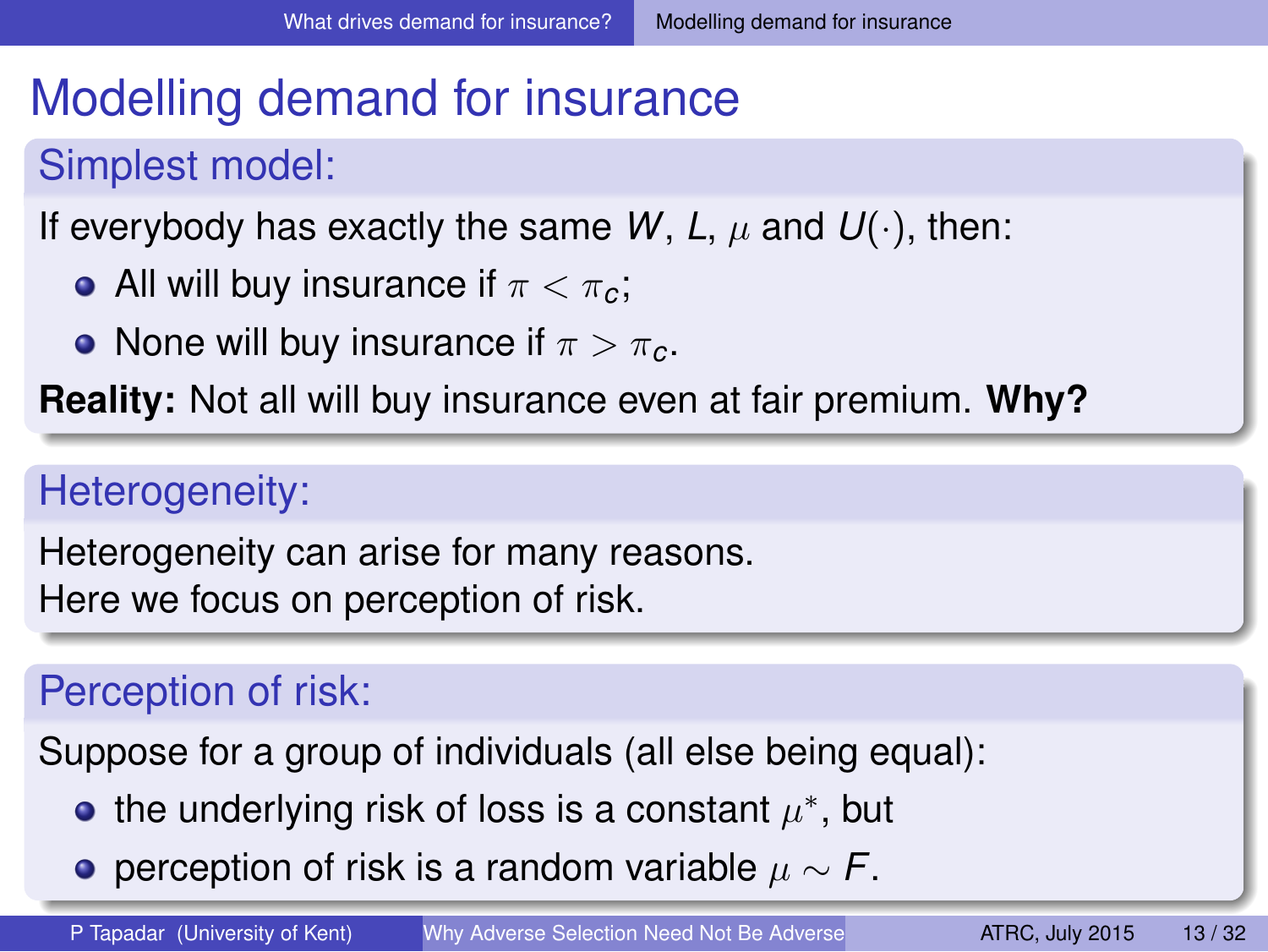## <span id="page-14-0"></span>Demand is a survival function

#### Condition for buying insurance:

Given a premium  $\pi$ , an individual chosen randomly will buy insurance if perceived risk  $\mu > \mu_c(\pi)$ , where:

$$
\underbrace{U(W-\pi L)}_{\text{With insurance}} = \underbrace{(1-\mu_c(\pi)) U(W) + \mu_c(\pi) U(W - L)}_{\text{Without insurance}}.
$$

#### Demand as a survival function:

Given a premium  $\pi$ , insurance demand,  $d(\pi)$ , is the survival function:

$$
d(\pi) = Prob[\mu > \mu_c(\pi)],
$$

i.e. those individuals who perceive their risks to be greater than the threshold risk  $\mu_c(\pi)$  will purchase insurance.

D.

 $QQQ$ 

イロト イ押 トイラ トイラトー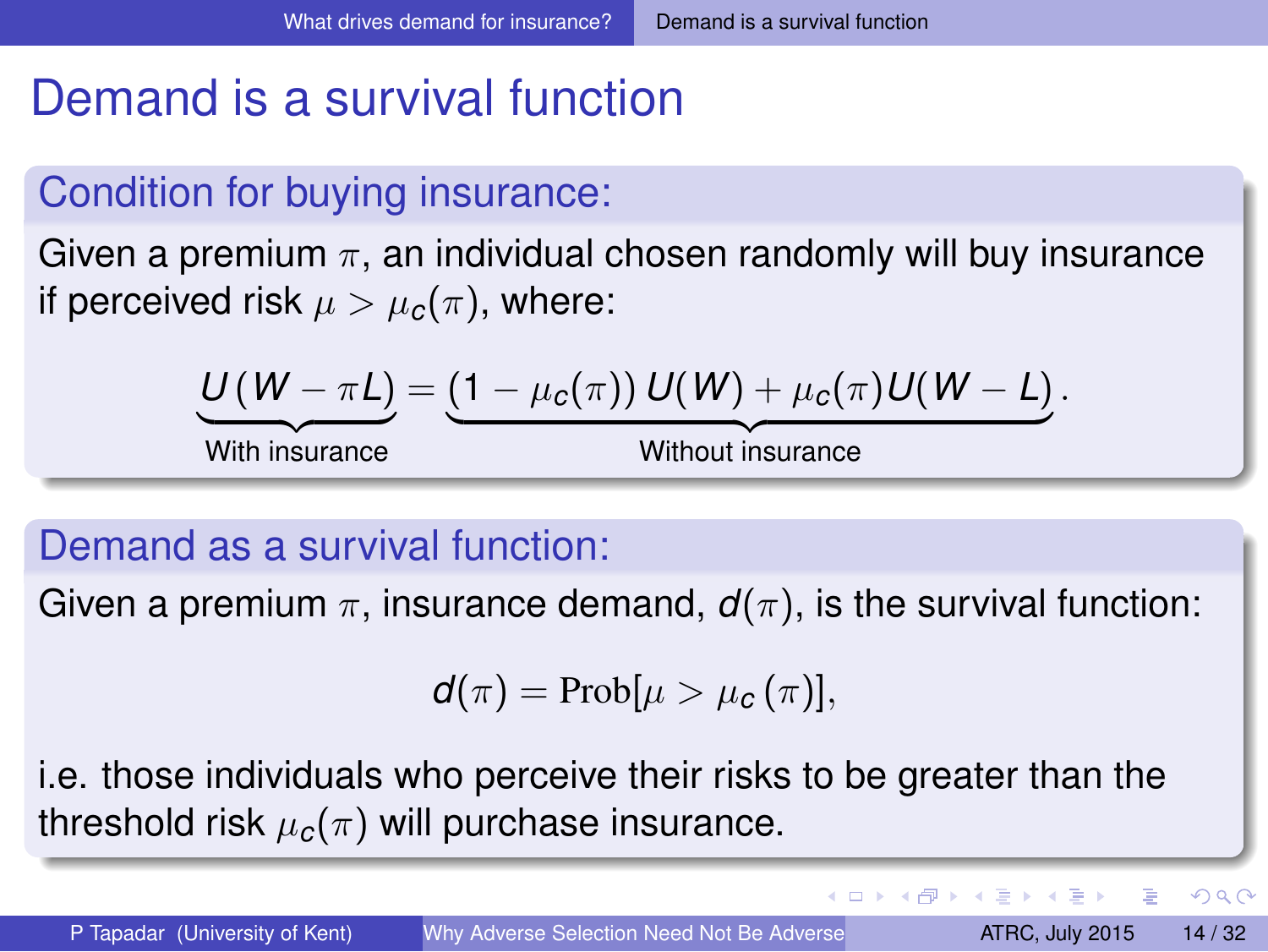## <span id="page-15-0"></span>Demand is a survival function

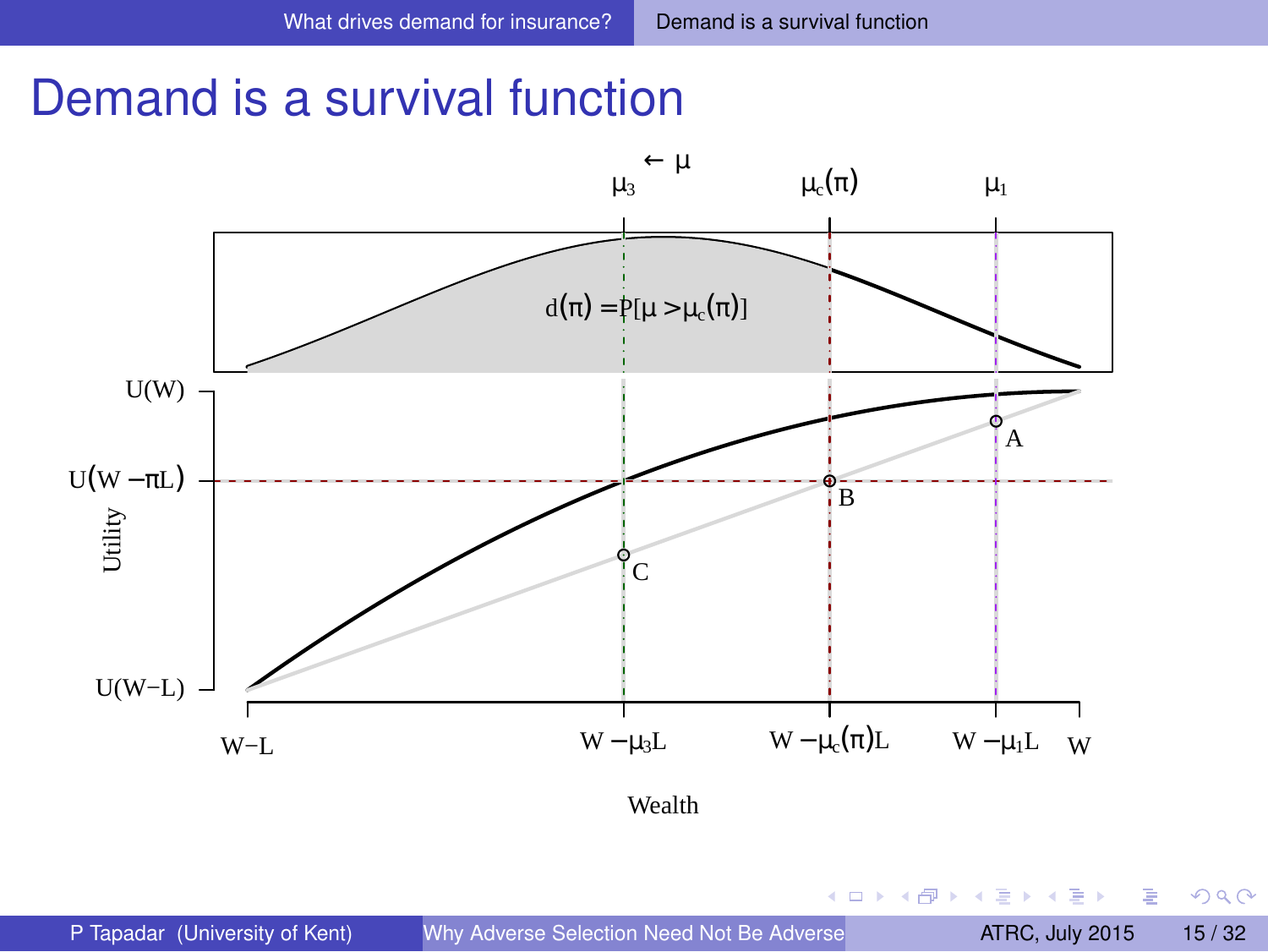## <span id="page-16-0"></span>Illustrative example:  $W = L = 1$

#### Power utility function:

$$
U(w) = -\frac{(1 - w)^{\gamma + 1}}{\gamma + 1}, \quad 0 \le w \le 1, \ \gamma \ge 0.
$$

Threshold risk as a function of premium:

$$
\mu_c(\pi)=\pi^{\gamma+1}.
$$

Perception of risk:

$$
\mu \sim \text{Pareto}(\mu_{\text{min}}, \alpha) \Rightarrow \text{Prob}[\mu > x] = \left(\frac{\mu_{\text{min}}}{x}\right)^{\alpha}, \quad x > \mu_{\text{min}} > 0, \ \alpha > 0.
$$

#### Demand for insurance:

$$
d(\pi) = \text{Prob}[\mu > \mu_c(\pi)] \propto \pi^{-\lambda}, \quad \text{for } \lambda = \alpha(\gamma + 1) > 0.
$$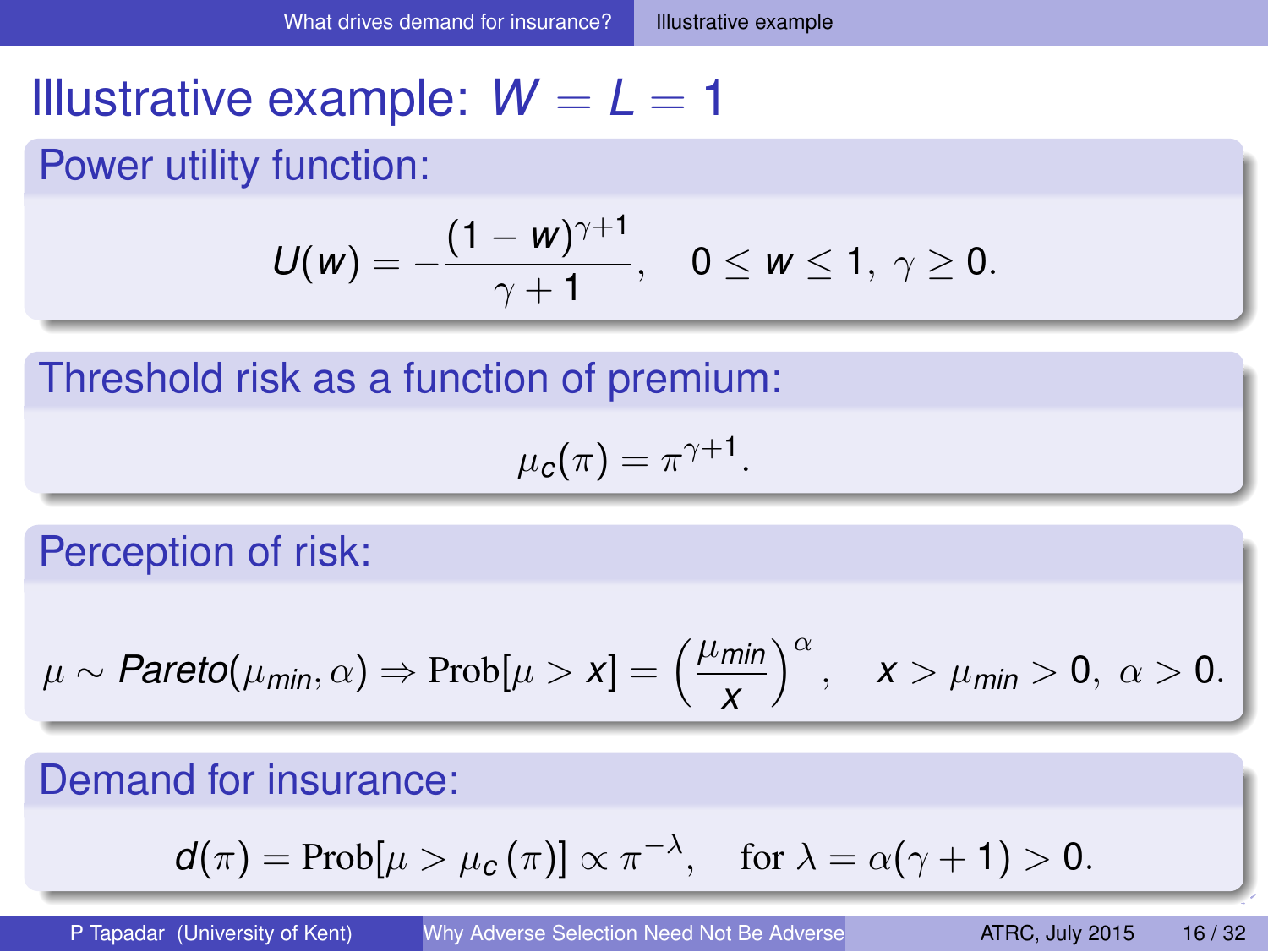## <span id="page-17-0"></span>Illustrative example:  $W = L = 1$

Demand elasticity (Iso-elastic demand):

$$
d(\pi) \propto \pi^{-\lambda} \Rightarrow \epsilon(\pi) = \left| \frac{\frac{\partial d(\pi)}{d(\pi)}}{\frac{\partial \pi}{\pi}} \right| = \lambda.
$$

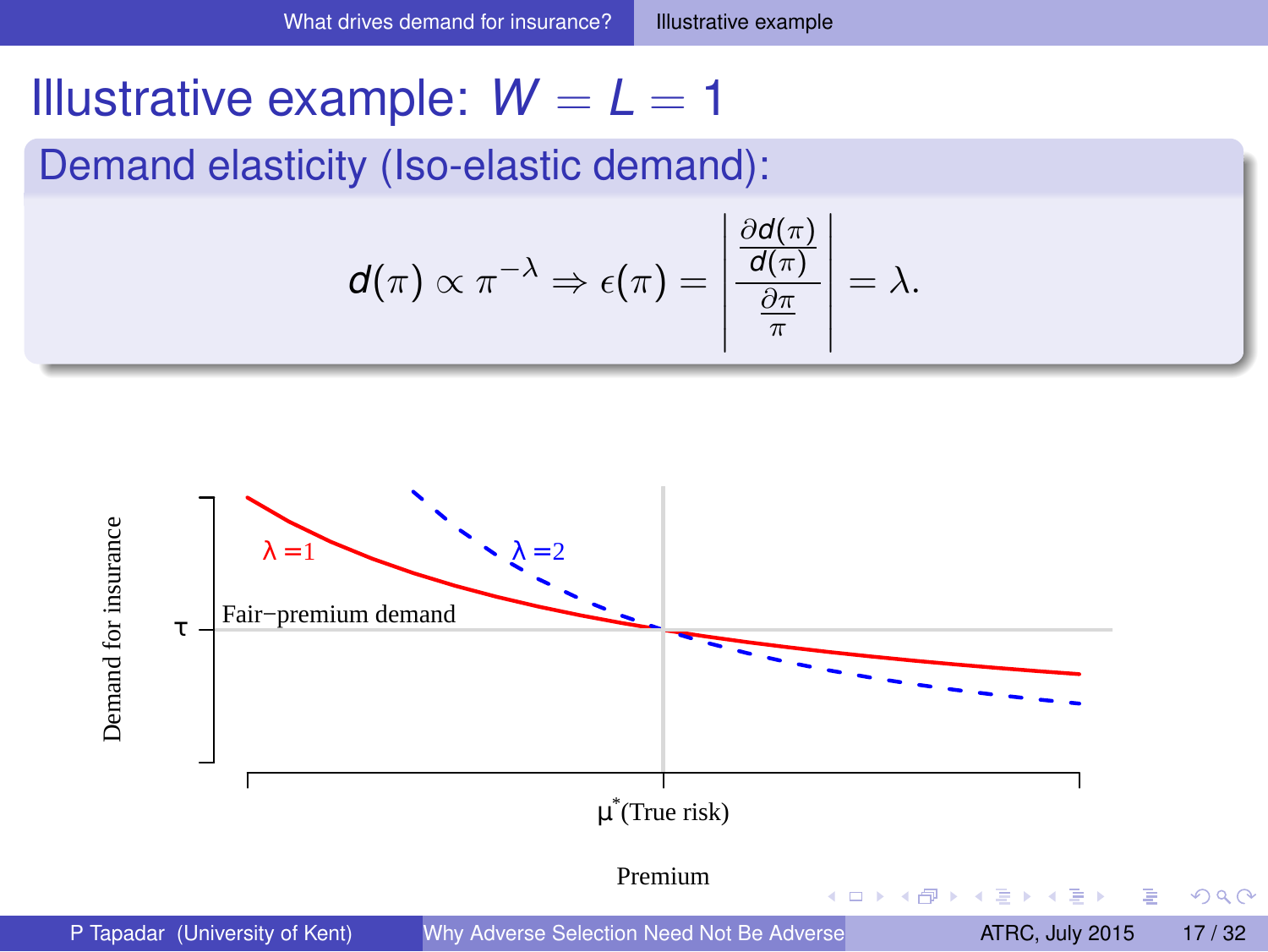## <span id="page-18-0"></span>**Contents**

## **[Introduction](#page-1-0)**

- [Why do people buy insurance?](#page-5-0)
- [What drives demand for insurance?](#page-11-0)

#### 4 [How much of population losses is compensated by insurance?](#page-17-0)

[Which regime is most beneficial to society?](#page-27-0)

#### **[Conclusions](#page-29-0)**

 $\Omega$ 

4.000.00

 $\overline{a}$ 

化重新分量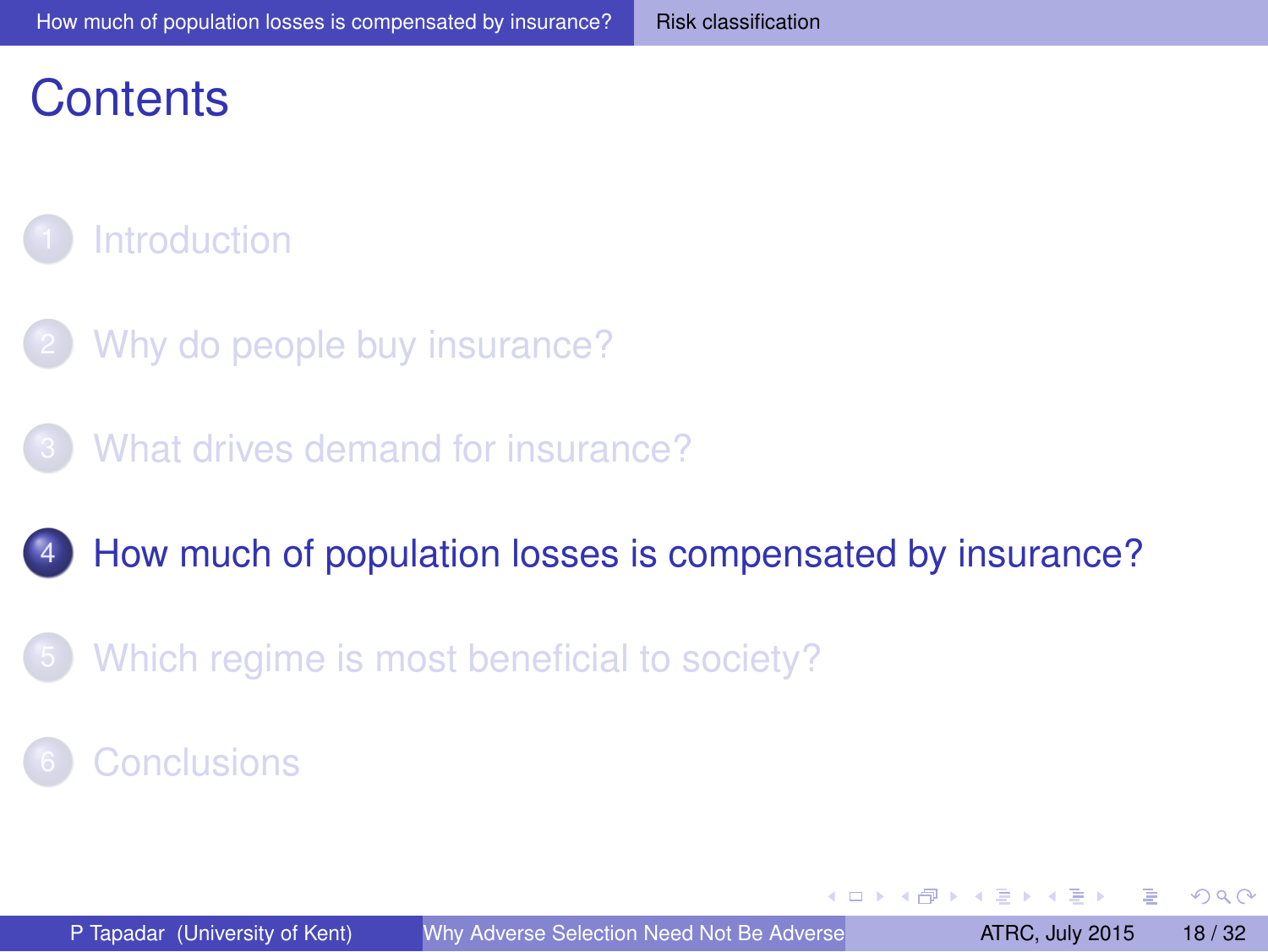## <span id="page-19-0"></span>Risk classification

Consider a population of individuals with the same:

- $\bullet$  initial wealth  $W = 1$ :
- $\bullet$  potential loss  $L = 1$ ;
- form of iso-elastic demand function  $\bm{d}(\pi) \propto \pi^{-\lambda}$ ; and
- demand elasticity  $\lambda$ .

Suppose the population can be divided into 2 risk-groups, with:

- risk of losses:  $\mu_1 < \mu_2$ ;
- **•** population proportions:  $p_1$  and  $p_2$ ;
- **•** fair premium demand:  $d_1(\mu_1) = \tau_1$  and  $d_2(\mu_2) = \tau_2$ , i.e.

$$
d_i(\pi)=\tau_i\left(\frac{\pi}{\mu_i}\right)^{-\lambda}, \quad i=1,2.
$$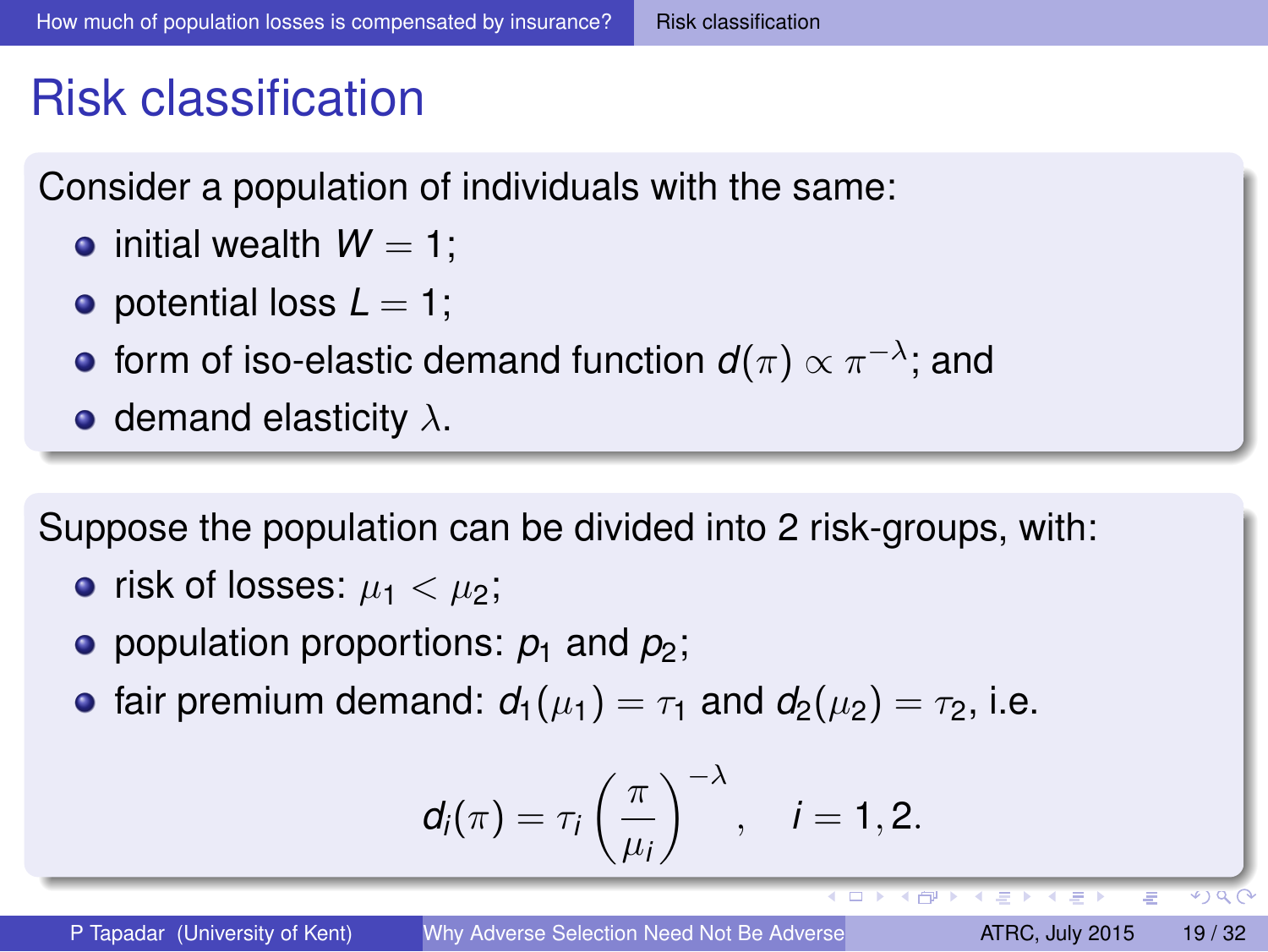## <span id="page-20-0"></span>Risk-differentiated premium

#### Equilibrium:

If risk-differentiated premiums  $\pi_1$  and  $\pi_2$  are allowed,

- Total premium:  $\sum_i p_i d_i(\pi_i) \pi_i$ .
- Total claims:  $\sum_{i} p_i d_i(\pi_i) \mu_i$ .

Equilibrium is achieved when insurers break even, i.e.  $\pi_i = \mu_i.$ 

#### Adverse Selection:

No losses for insurers. No (actuarial/economic) adverse selection.

Loss coverage (Population losses compensated by insurance): Loss coverage =  $\sum_i p_i d_i(\mu_i) \mu_i = \sum_i p_i \tau_i \mu_i$ .

 $\Omega$ 

 $(0.123 \times 10^{-14})$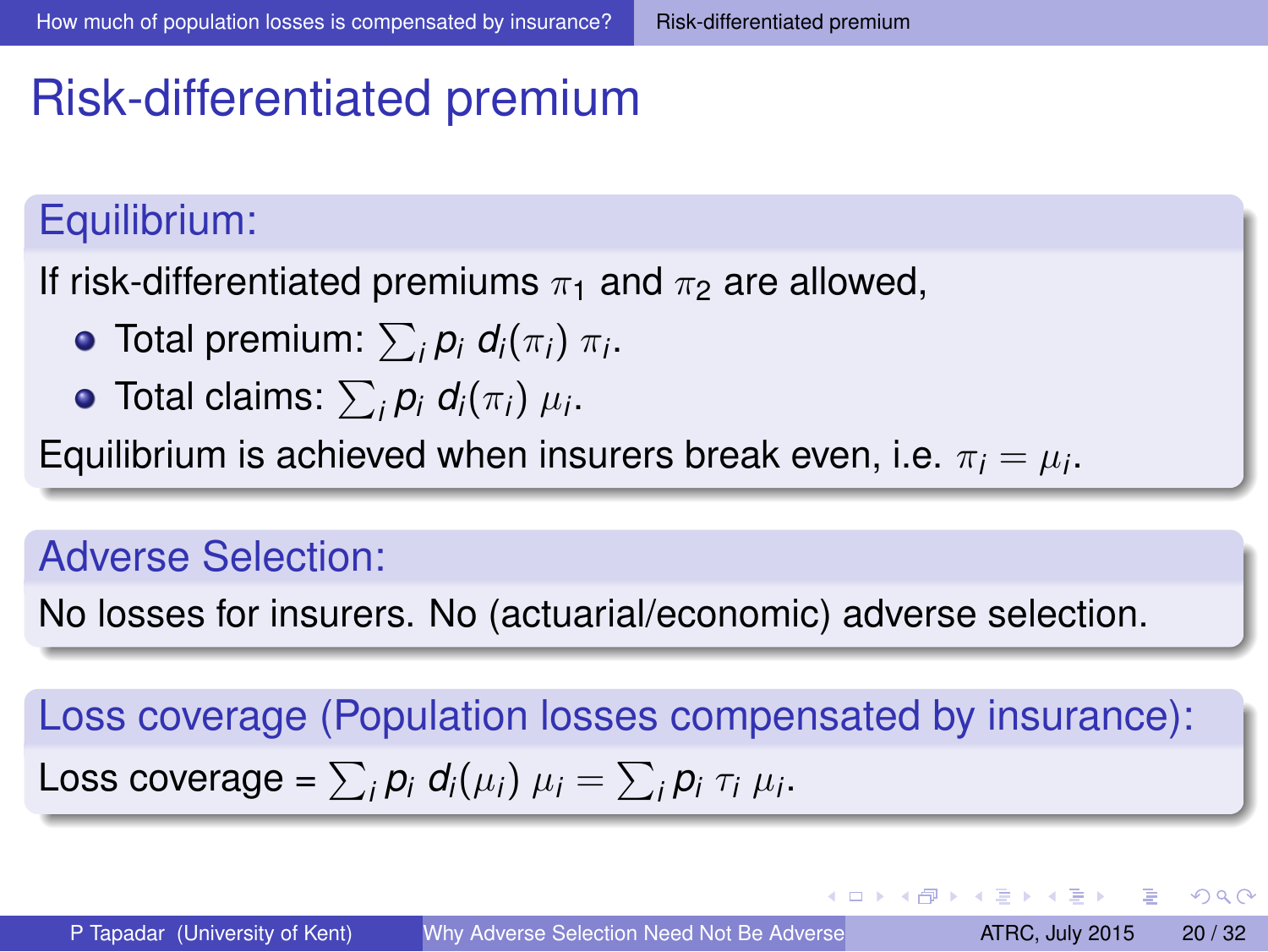## <span id="page-21-0"></span>Pooled premium

#### Equilibrium:

If only a pooled premium  $\pi_0$  is allowed,

- **Total premium:**  $\sum_{i} p_i d_i(\pi_0) \pi_0$ .
- Total claims:  $\sum_{i}^{} \rho_{i}$   $d_{i}(\pi_{0})$   $\mu_{i}.$

Equilibrium is achieved when insurers break even, i.e.

$$
Total premium = Total claims,
$$

$$
\Rightarrow \sum_{i} p_i d_i(\pi_0) \pi_0 = \sum_{i} p_i d_i(\pi_0) \mu_i,
$$
  

$$
\Rightarrow \pi_0 = \frac{\alpha_1 \mu_1^{\lambda+1} + \alpha_2 \mu_2^{\lambda+1}}{\alpha_1 \mu_1^{\lambda} + \alpha_2 \mu_2^{\lambda}}, \text{ where } \alpha_i = \frac{\pi_i p_i}{\pi_1 p_1 + \pi_2 p_2}.
$$

 $\Omega$ 

化重氮化重氮

 $\overline{a}$ 

4 0 5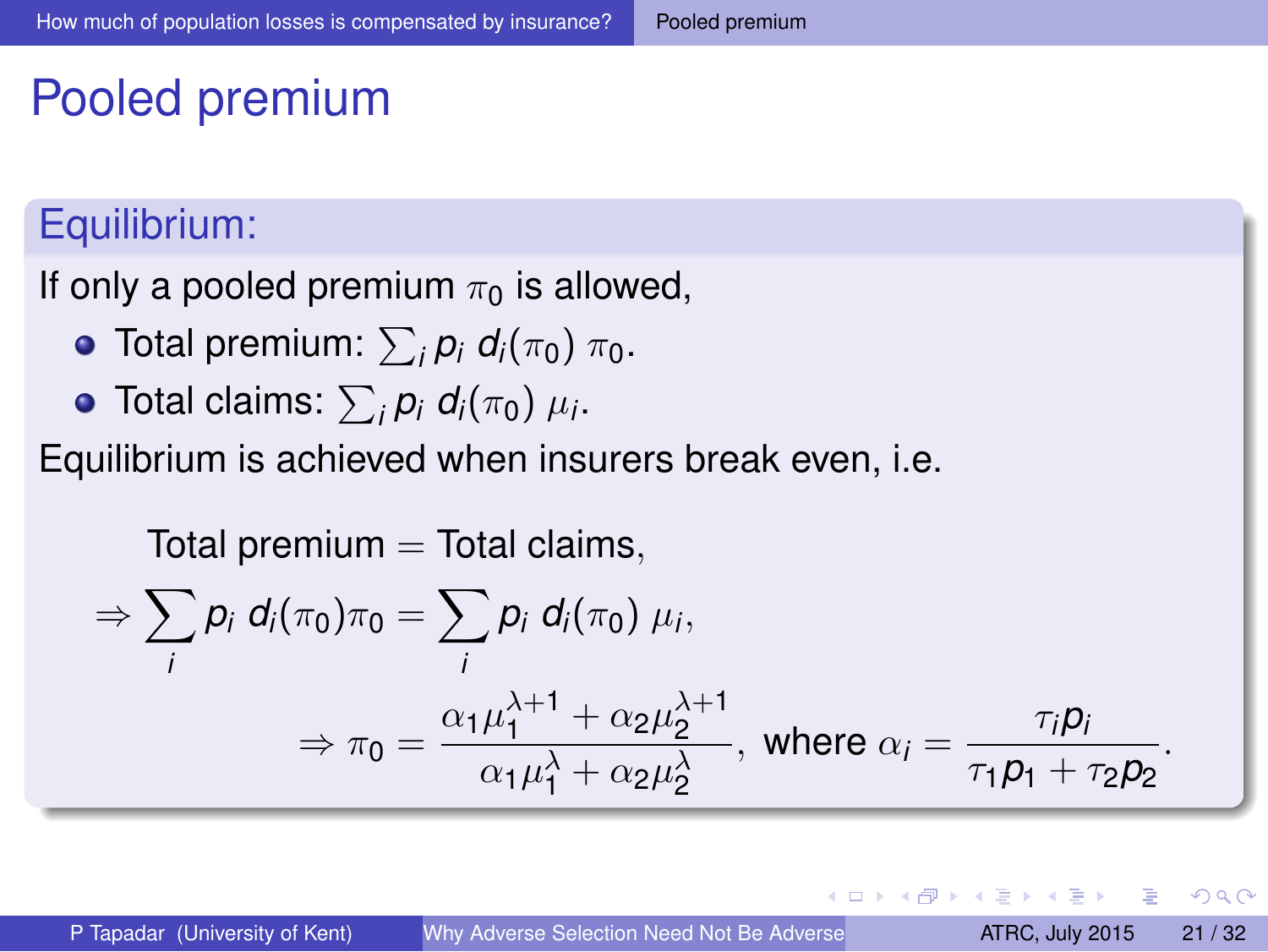$299$ 

## <span id="page-22-0"></span>Pooled premium: Adverse selection

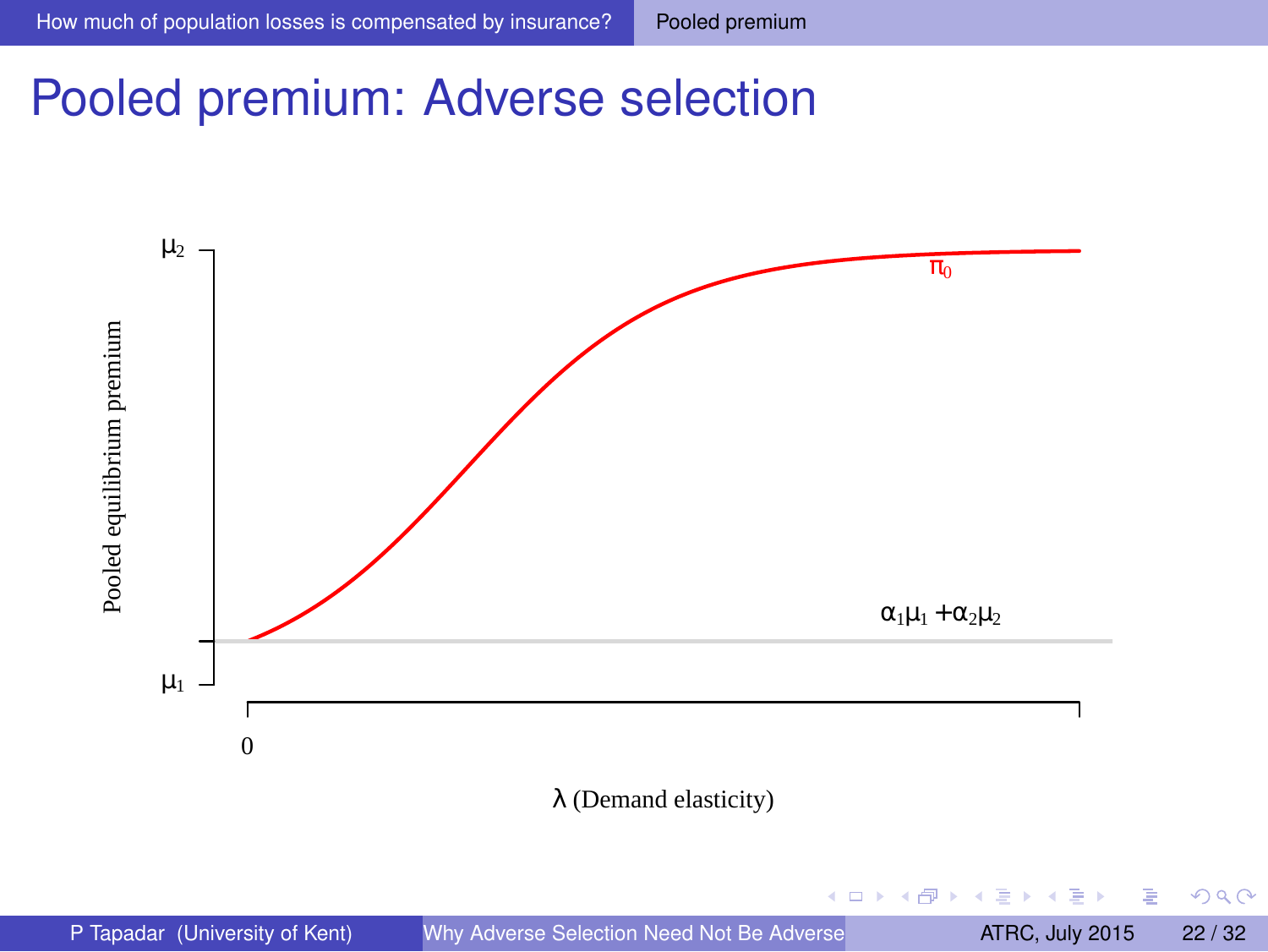## <span id="page-23-0"></span>Pooled premium: Adverse selection

#### Adverse selection: Summary

**•** The pooled equilibrium is greater than the average premium charged under full risk classification:

 $\pi_0 > \alpha_1 \mu_1 + \alpha_2 \mu_2 \Rightarrow$  (Economic) adverse selection.

• No losses for insurers!  $\Rightarrow$  No (actuarial) adverse selection.

Adverse selection is not useful to measure social efficacy of insurance.

 $\Omega$ 

化重氮化重氮

 $\overline{AB}$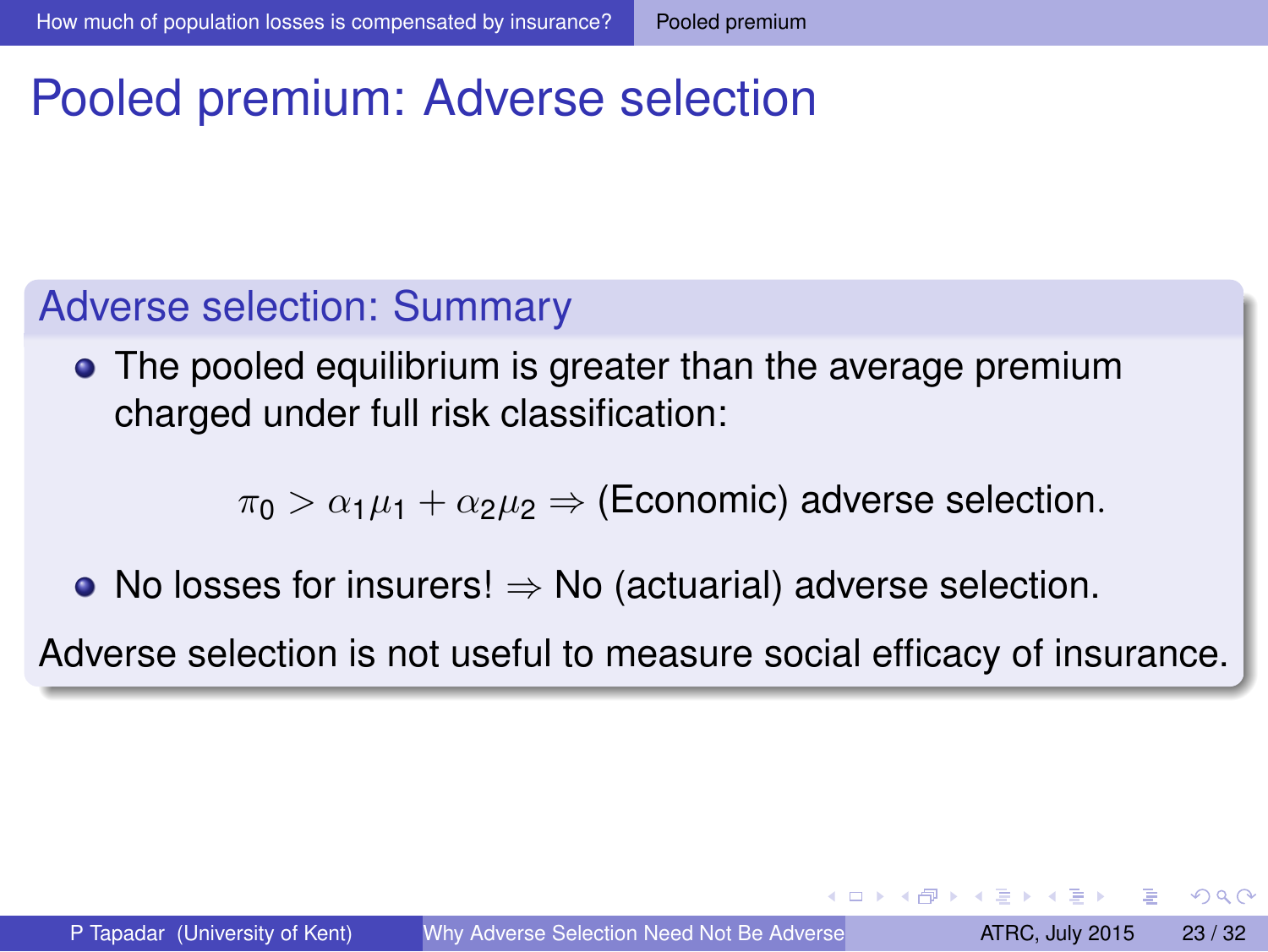## <span id="page-24-0"></span>Loss coverage ratio

Loss coverage (Population losses compensated by insurance): Loss coverage =  $\sum_i p_i d_i(\pi_0) \mu_i$ .

#### Loss coverage ratio:

$$
C = \frac{\text{Loss coverage for pooled premium}}{\text{Loss coverage for risk-differentiated premium}},
$$
  
= 
$$
\frac{\sum_{i} p_{i} d_{i}(\pi_{0}) \mu_{i}}{\sum_{i} p_{i} d_{i}(\mu_{i}) \mu_{i}},
$$
  
= 
$$
\frac{1}{\pi_{0}^{\lambda}} \frac{\alpha_{1} \mu_{1}^{\lambda+1} + \alpha_{2} \mu_{2}^{\lambda+1}}{\alpha_{1} \mu_{1} + \alpha_{2} \mu_{2}}.
$$

в

 $\Omega$ 

 $(0,1)$   $(0,1)$   $(0,1)$   $(1,1)$   $(1,1)$   $(1,1)$   $(1,1)$   $(1,1)$   $(1,1)$   $(1,1)$   $(1,1)$   $(1,1)$   $(1,1)$   $(1,1)$   $(1,1)$   $(1,1)$   $(1,1)$   $(1,1)$   $(1,1)$   $(1,1)$   $(1,1)$   $(1,1)$   $(1,1)$   $(1,1)$   $(1,1)$   $(1,1)$   $(1,1)$   $(1,1$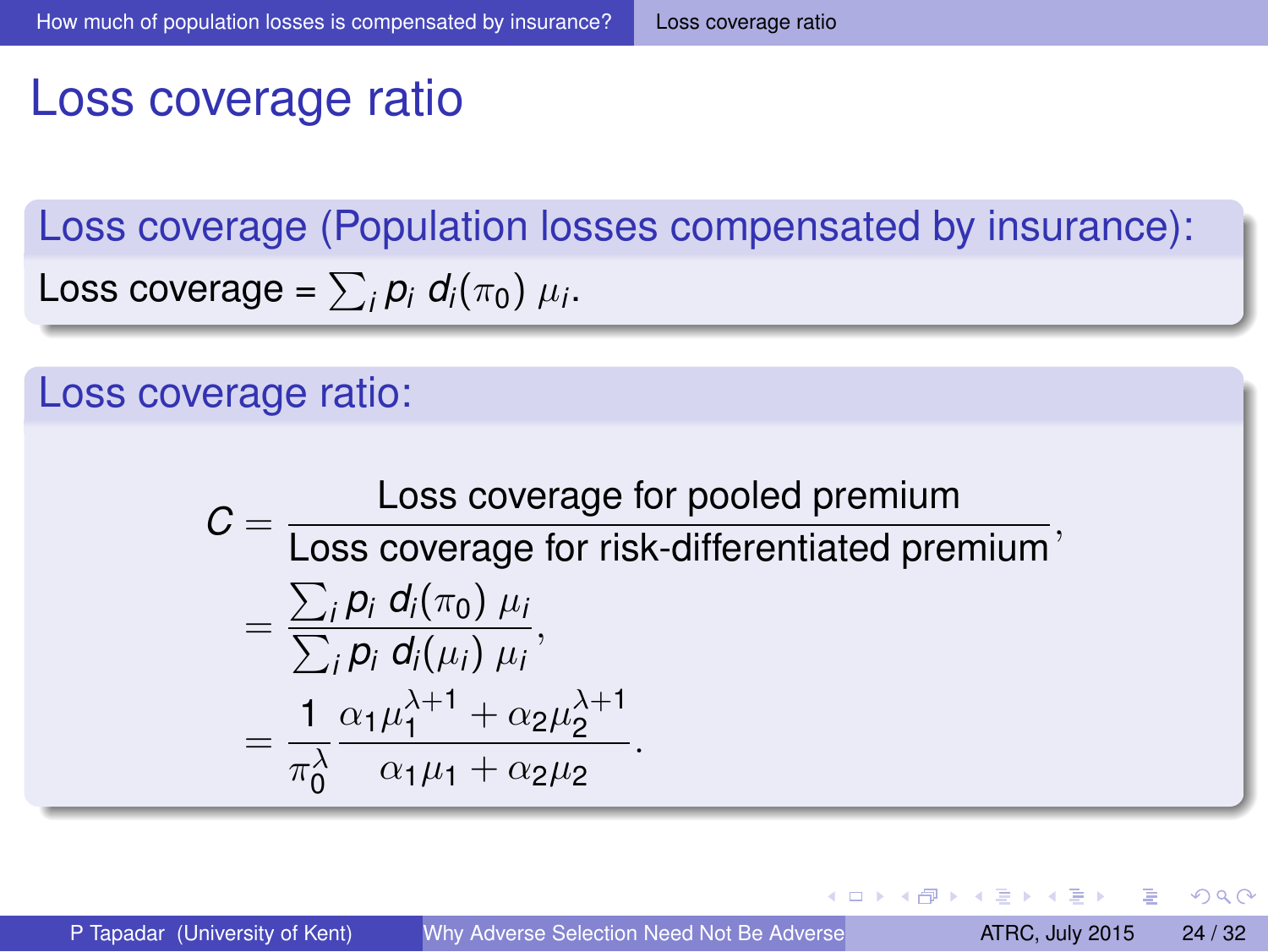#### <span id="page-25-0"></span>Loss coverage ratio

Loss coverage ratio





 $-0.11 - 1.0$ 

重

 $299$ 

 $A \stackrel{\frown}{=} A \stackrel{\frown}{=} A \stackrel{\frown}{=} A \stackrel{\frown}{=} A \stackrel{\frown}{=} A$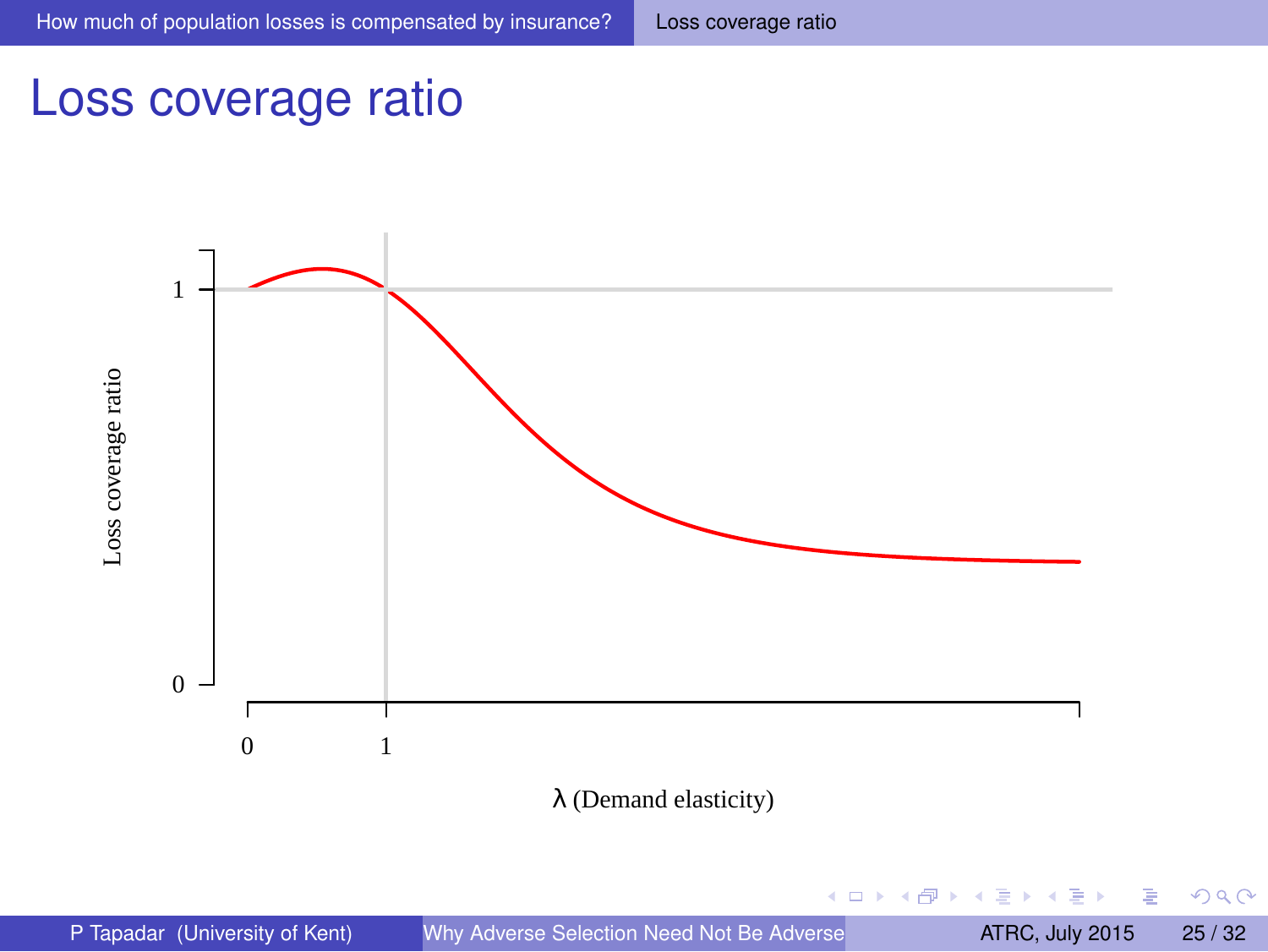$-0.11 - 1.0$ 

 $\leftarrow$   $\leftarrow$   $\leftarrow$ 

 $A \equiv A \quad A \equiv$ 

E

- b

 $299$ 

#### <span id="page-26-0"></span>Loss coverage ratio

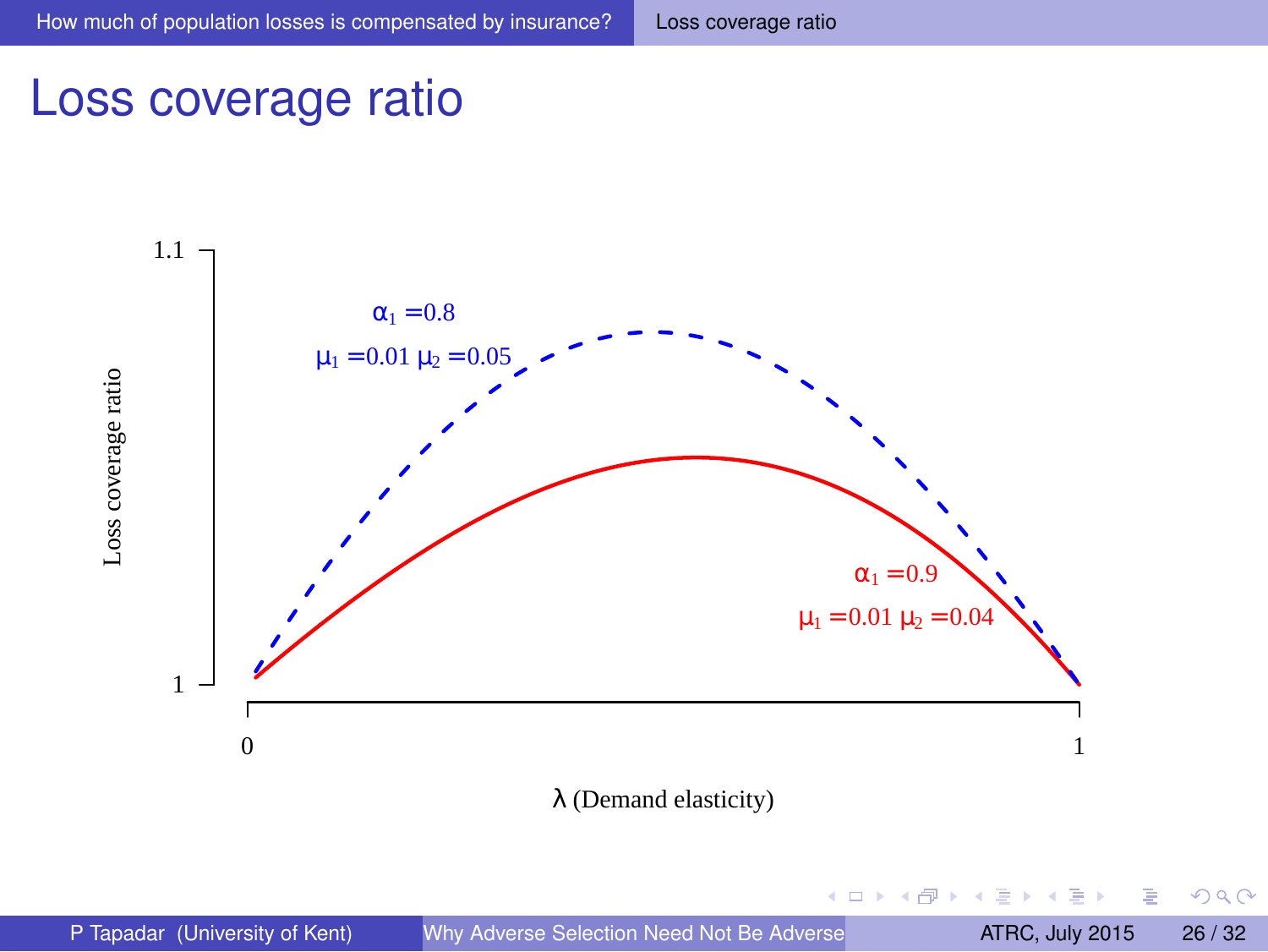## <span id="page-27-0"></span>Loss coverage ratio: Summary

#### **Summary**

- $\bullet \lambda < 1 \Rightarrow$  Loss coverage is more when risk classification is banned.
- $\bullet \lambda = 1 \Rightarrow$  Loss coverage is the same in both risk classification regimes.
- $\bullet \lambda > 1 \Rightarrow$  Loss coverage is more when full risk classification is used.
- **Empirical evidence suggests**  $\lambda < 1$ , providing justification for restricting risk classification.
- **•** The maximum value of loss coverage ratio depends on the relative risk and relative size of the risk groups.
- A pooled premium might be highly beneficial in the presence of a small group with very high risk exposure.

 $\Omega$ 

 $(0.123 \times 10^{-14})$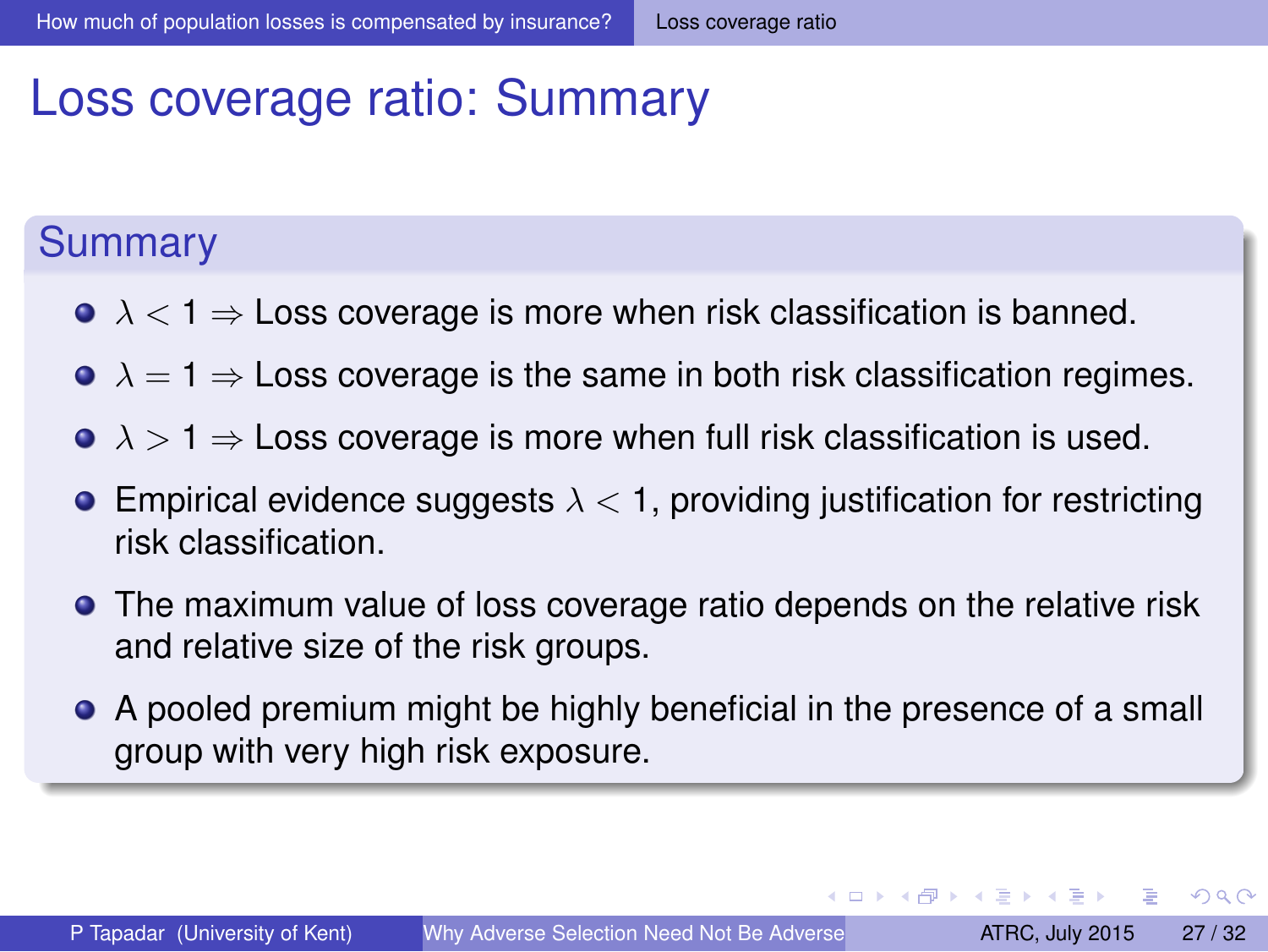## <span id="page-28-0"></span>**Contents**

## **[Introduction](#page-1-0)**

- [Why do people buy insurance?](#page-5-0)
- [What drives demand for insurance?](#page-11-0)
- [How much of population losses is compensated by insurance?](#page-17-0)
- [Which regime is most beneficial to society?](#page-27-0)

#### **[Conclusions](#page-29-0)**

 $\Omega$ 

 $4.60 \times 4.70 \times 4.70$ 

4.000.00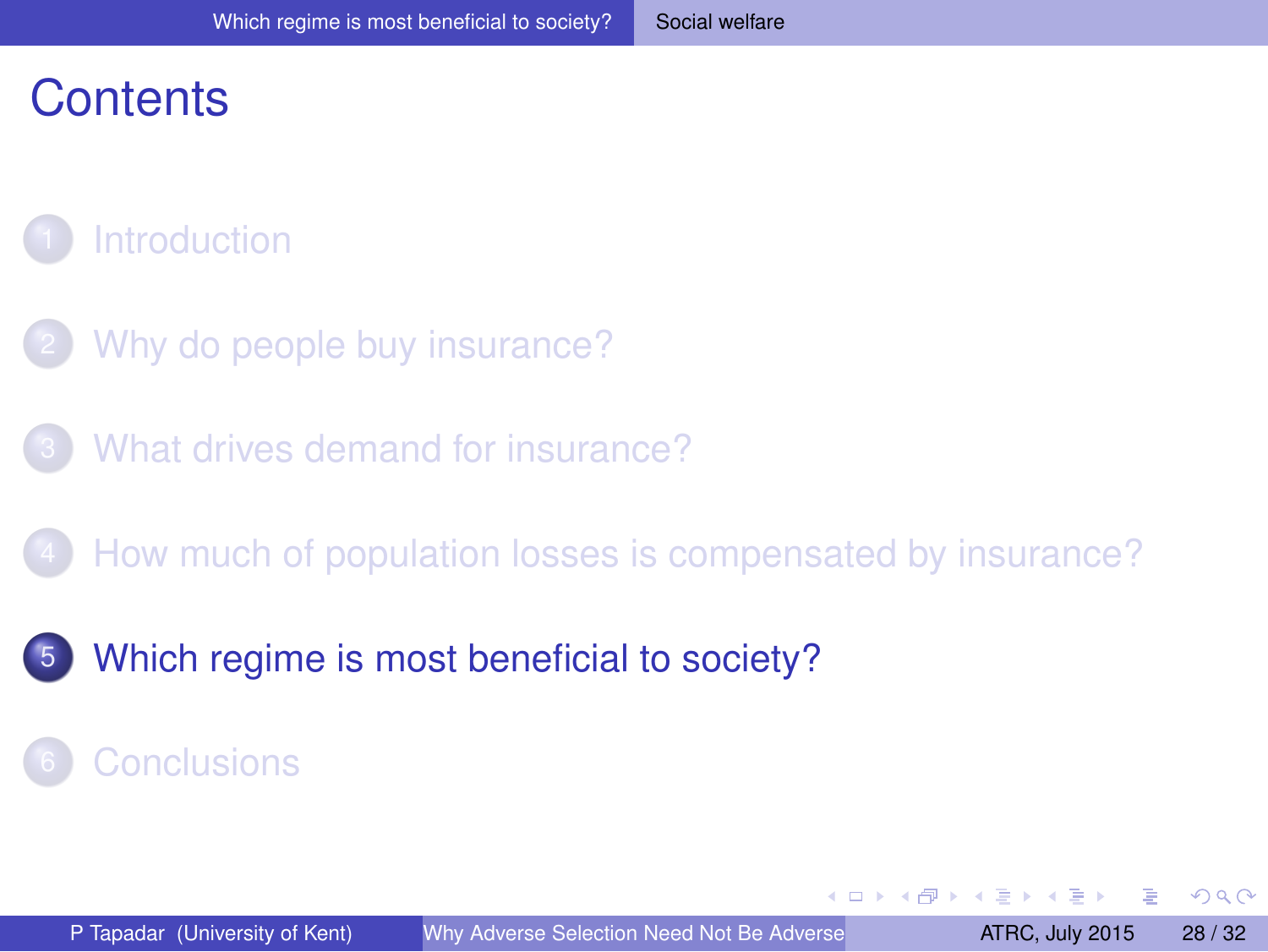## <span id="page-29-0"></span>Social welfare

#### Definition (Social welfare)

Social welfare, *G*, is the sum of all individuals' expected utilities:

$$
G = \sum_i p_i \left[ \underbrace{d(\mu_i, \pi_i) U(W - L\pi_i)}_{\text{insured population}} + \underbrace{(1 - d(\mu_i, \pi_i)) \{ \mu_i U(W - L) + (1 - \mu_i) U(W) \}}_{\text{Uninsured population}} \right].
$$

#### Linking social welfare to loss coverage

Setting  $U(W - L) = 0$  and assuming  $L\pi_i \approx 0$  gives:

$$
G=U(W)\sum_i p_i d(\mu_i,\pi_i)\mu_i+\text{Constant},
$$

 $=$  Positive multiplier  $\times$  **Loss coverage**  $+$  Constant.

Loss coverage provides a good proxy (which depends only on observable data) for social welfare (which depends on unobservable utilities).

#### **Result: Maximising loss coverage maximises social welfare.**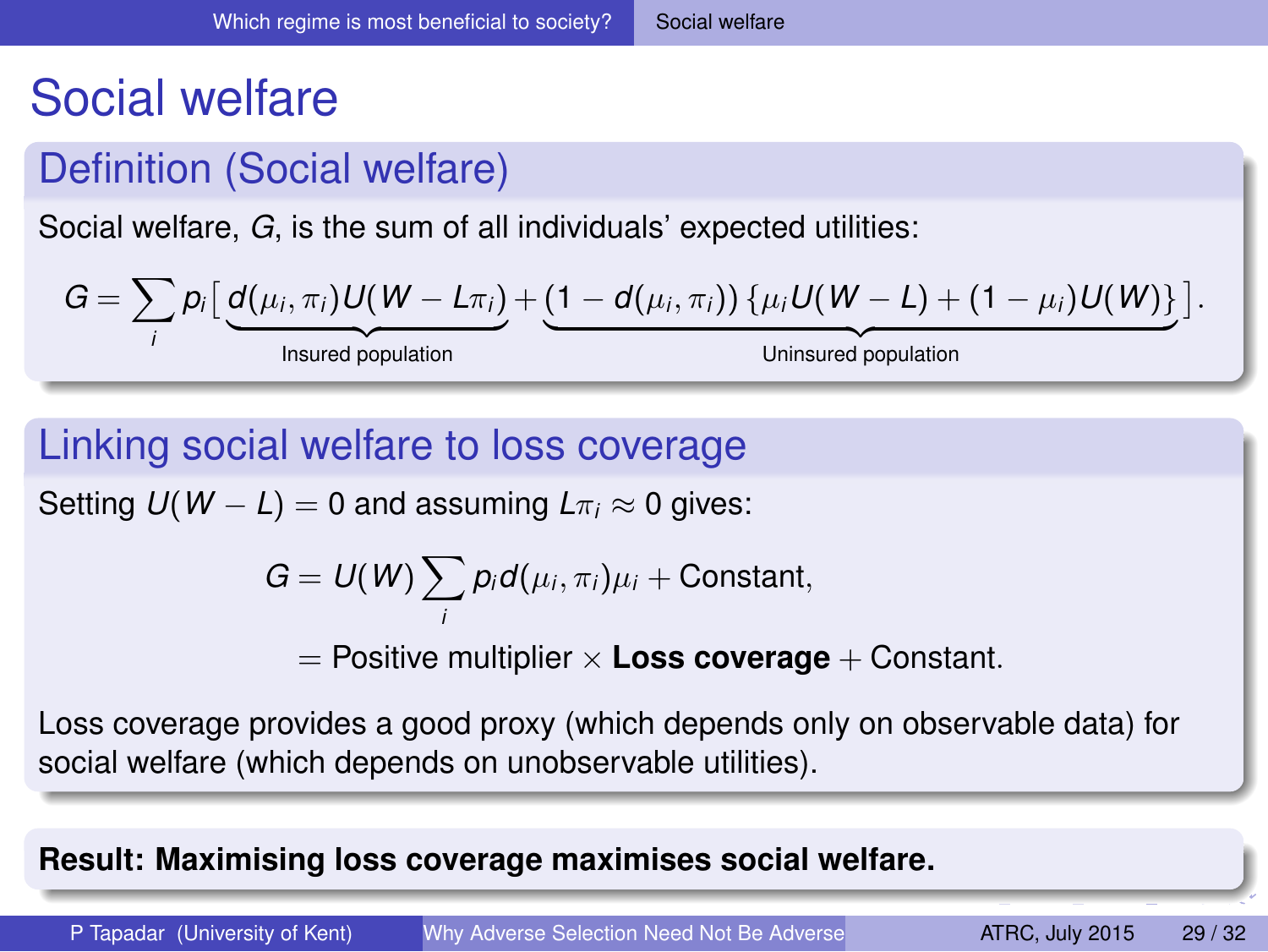## <span id="page-30-0"></span>**Contents**

## **[Introduction](#page-1-0)**

- [Why do people buy insurance?](#page-5-0)
- [What drives demand for insurance?](#page-11-0)
- 4 [How much of population losses is compensated by insurance?](#page-17-0)
- 5 [Which regime is most beneficial to society?](#page-27-0)

#### **[Conclusions](#page-29-0)**

 $\Omega$ 

不同 医不同

4.000.00

4 同 下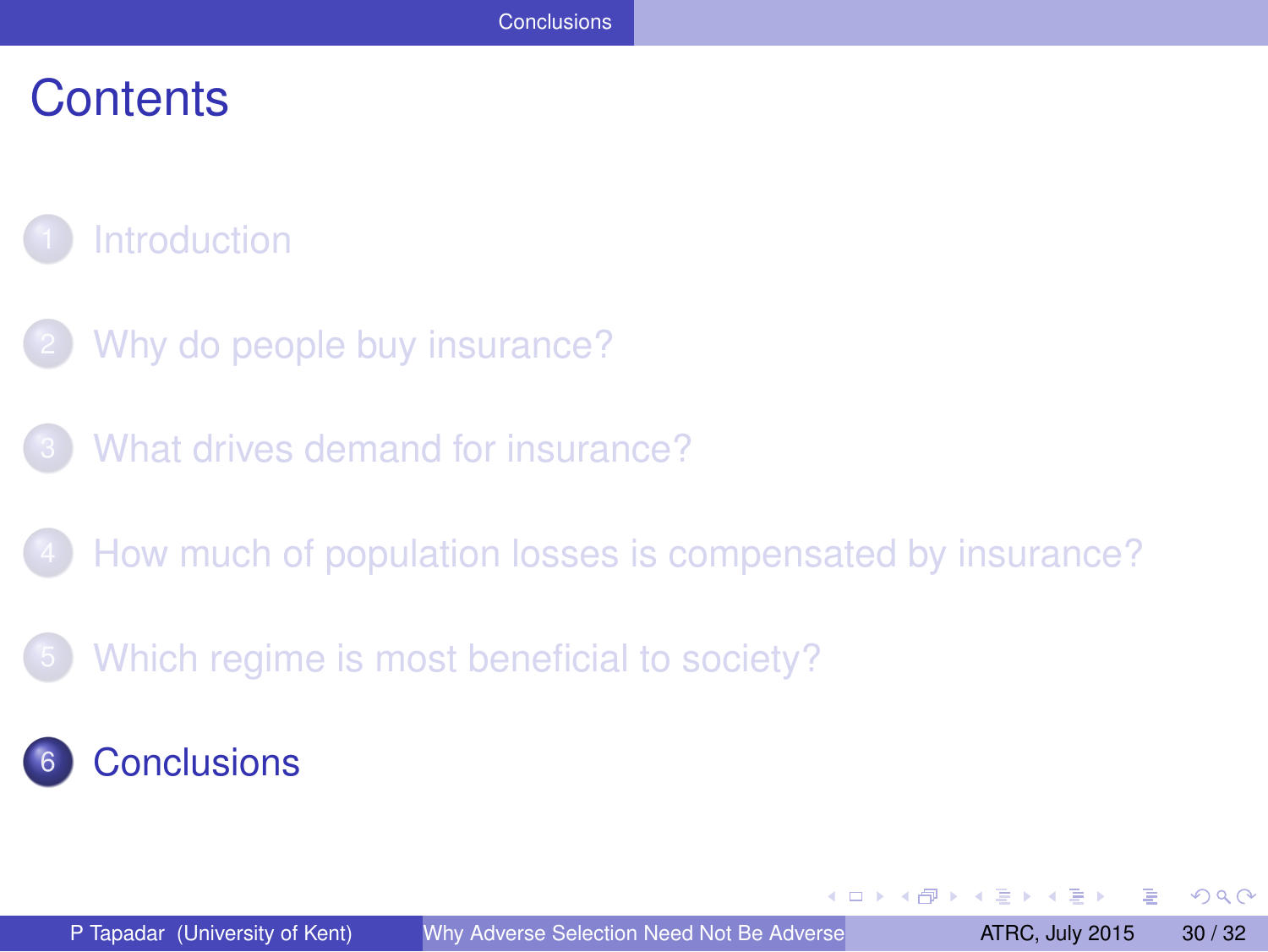## <span id="page-31-0"></span>**Conclusions**

Adverse selection need not be adverse

Restricting risk classification

- will always increase adverse selection;
- increases loss coverage if  $\lambda < 1$ .

#### **Summary**

**Loss coverage provides a better metric than adverse selection in measuring social welfare.**

 $\Omega$ 

押 トイヨ トイヨト